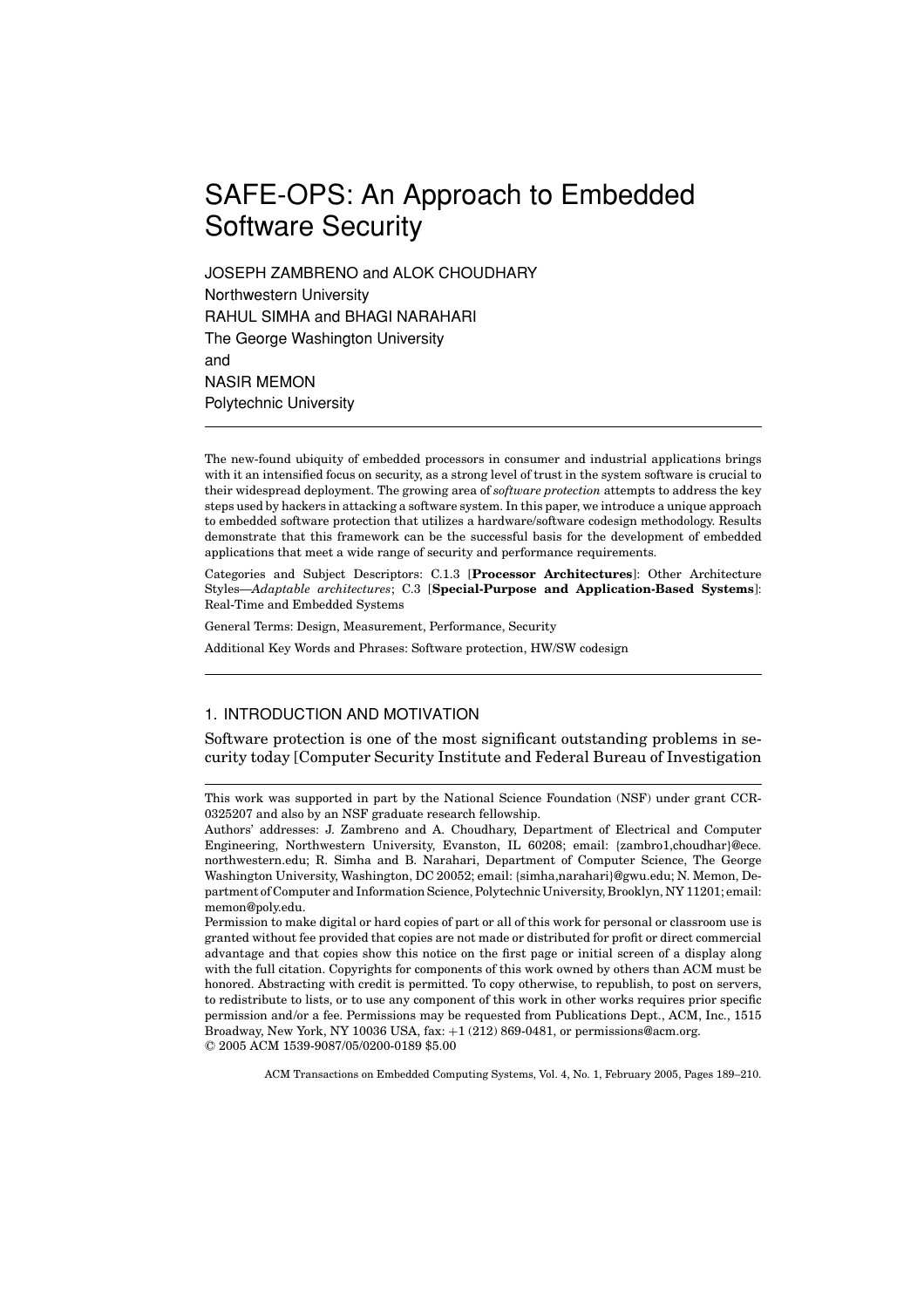

Fig. 1. Conceptual view.

2002]. Because most successful attacks involve tampering with executable instructions, the related problems of *code understanding*, *data tampering*, and *authorization circumvention* together with *code tampering* form the four main types of attacks on software systems. In addition, while software protection is an important issue for desktop and servers, the fact that over 97% of all processors are embedded processors [Hoffmann et al. 2002] shows the importance of protecting software on embedded systems. Imagine an attack on a key networked microcontroller used in transportation systems: the resulting tampered executables can cause large-scale disruption of mechanical systems. Such an attack can be easily replicated because embedded processors are so numerous. Efforts in the area of software protection tend to lie at one of two extremes: a "camouflage" approach in which software is obfuscated or in which software checks are periodically embedded, or a "Fort Knox" approach in which the processor is architected with sophisticated public-key cryptographic hardware and executables are encrypted. As is pointed out later, the "camouflage" approach may only slow down hackers whereas the "Fort Knox" approach requires a new processor technology.

This paper presents an approach whose level of security lies between the two extremes and can be tuned within this range. Furthermore, by exploiting the wide availability and reprogrammability of FPGA (field-programmable gate array) hardware, these techniques will be applicable in the near future (3–5 years) and are compatible with system-on-chip (SoC) designs that feature processor cores, interconnects, and programmable logic. The proposed method works as follows (see Figure 1). The processor is supplemented with an FPGA-based *secure hardware component* that is capable of fast decryption and, more importantly, capable of recognizing and certifying strings of keys hidden in regular unencrypted instructions. To allow a desired level of performance (execution speed), the compiler creates an executable with parts that are encrypted (the "slow" parts) and parts that are unencrypted but are still tamper-proof. Thus, in Figure 1, the first part of the executable is encrypted and will be decrypted by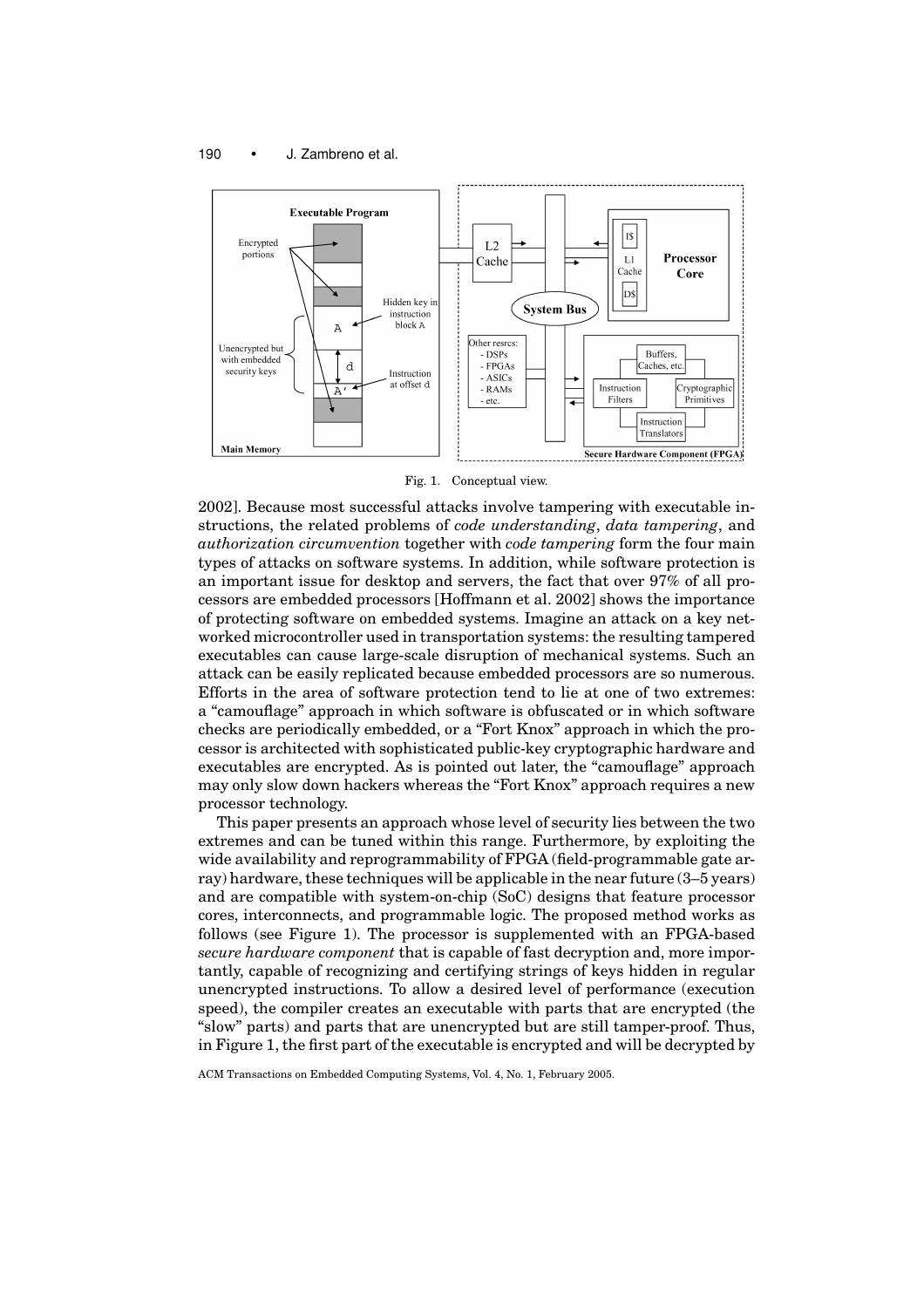the FPGA using a standard private (secret) key technique [Daeman and Rijmen 2000]. The second part of the executable shows instruction block *A* containing a hidden key and, at a distance *d* from *A*, an instruction *A'*. Upon recognizing *A*, the FPGA will expect  $A' = f(A)$  at distance *d* (where *f* is computed inside the FPGA); if the executable is tampered with, this match is highly unlikely to occur and the FPGA will halt the processor. The key sequences can be hidden within both instructions and data. The association of  $A'$  with  $A$  is hidden even from invasive electronic probing. The FPGA waits for the processor to fetch *A* and A' during program execution before checking the key. The programmability of the FPGA together with the compiler's ability to extract program structure and transform intermediate instructions provide the broad range of parameters to enable security-performance trade-offs.

This approach has the following advantages: (1) it simultaneously addresses the four main types of attacks on software integrity; (2) the compiler's knowledge of program structure, its execution profile, and the programmability of the FPGA allow for tuning the security and performance for individual applications; (3) the approach is complementary to several software-based instruction validation techniques proposed recently [Chang and Atallah 2000; Collberg et al. 1997; Horne et al. 2001]; (4) the hardware required in this scheme is simple and fast; (5) the use of FPGAs minimizes additional hardware design and is applicable to a large number of commercial processor platforms; (6) this processor/FPGA architecture is well suited for future designs that utilize SoC technology. Experiments show that for most of the selected benchmarks, the average performance penalty for this approach is less than 20%, and that this number can be greatly improved upon with the proper utilization of compiler and hardware optimizations.

The remainder of this paper is organized as follows. In Section 2, background is provided into the problem of software security, with an overview of the more recent research in that field. Section 3 provides more details about the SAFE-OPS approach, explaining how the compiler and FPGA interact in a tunable fashion to improve system software security. In this section, experimental results are also presented detailing the inherent performance/security trade-offs by examining several embedded application benchmarks. Section 4 investigates the performance benefits of some hardware and software optimizations that can be applied within the experimental framework. Finally, in Section 5 conclusions are presented, with a discussion of future optimizations and analysis techniques that are currently in development.

# 2. RELATED WORK

This section reviews past work in the general area of software security. As will be shown, most approaches tend to focus on purely hardware or purely software solutions.

# 2.1 Mostly-Hardware Approaches

*Tamper-resistant packaging* can coat circuit boards or encase the entire device, such as the iButton developed by Dallas Semiconductor [1999]. Alternatively, a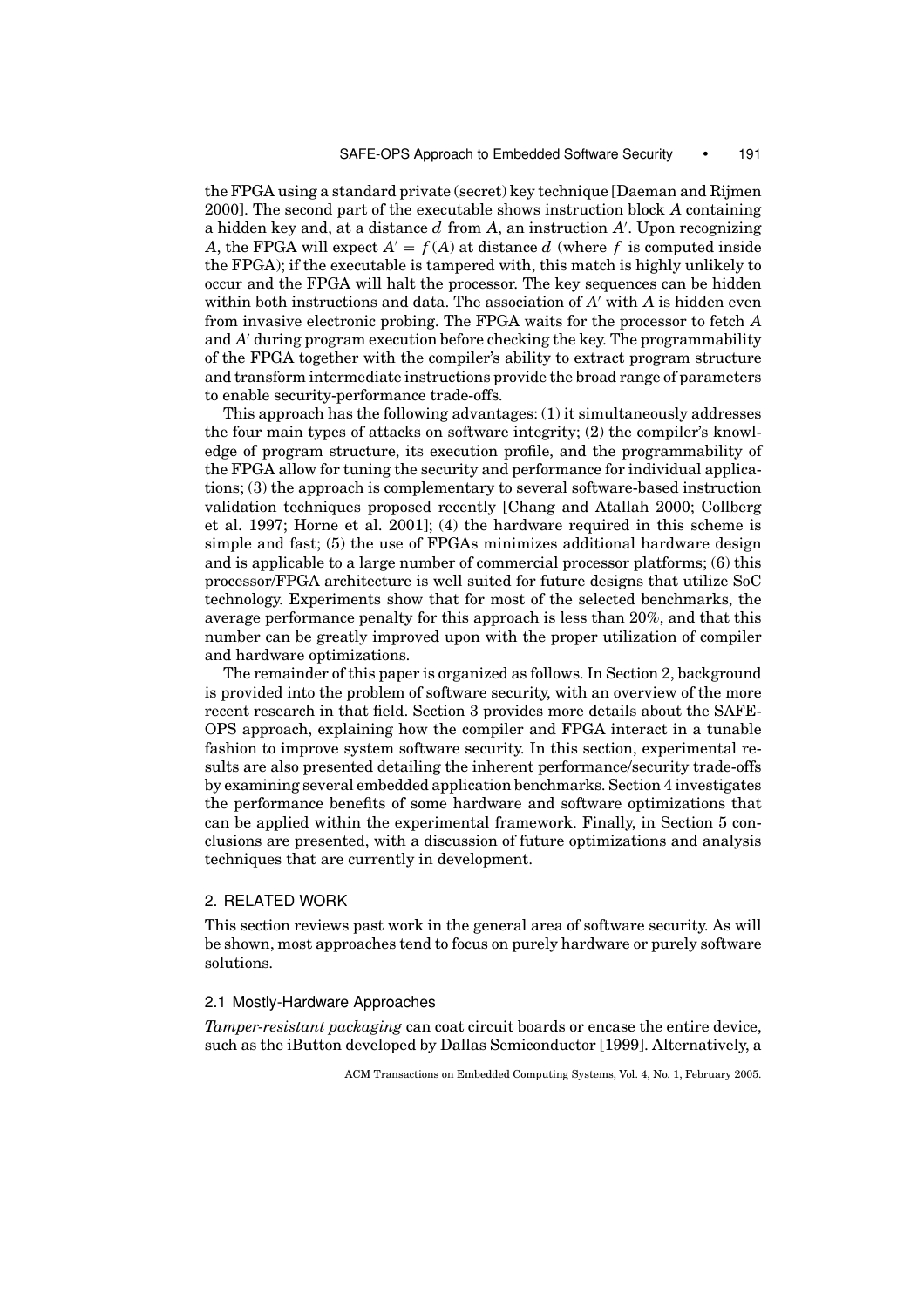*custom processor* can be used with special-purpose hardware that makes it difficult to decompile code, and extremely difficult to insert tampered code. However, this approach is much more expensive than providing tamper-resistant packaging.

*Secure coprocessors* are computational devices that can be trusted to execute their software in a trusted manner. Programs, or parts of the program, can be run (in an encrypted form) on these devices thus never revealing the code in the untrusted memory and thereby providing a tamper resistant execution environment for that portion of the code. A number of secure coprocessing solutions have been designed and proposed, including systems such as IBM's Citadel [White et al. 1991], Dyad [Tygar and Yee 1993; Yee 1994; Yee and Tygar 1995], the Abyss and  $\mu$ Abyss systems [Weingart 1987; Weingart et al. 1990; White and Comerford 1987], and the commercially available IBM 4758 which meets the FIPS 140-1 level 4 validation [IBM 2002; Smith 1996; Smith and Weingart 1999]. Distributed secure coprocessing is achieved by distributing a number of secure coprocessors and some have augmented the Kerberos system by integrating secure coprocessing into it [Itoi 2000]. In Lie et al. [2000], an architecture is proposed for tamper resistant software and a hardware implementation is provided, based on an execute-only memory (XOM) that allows instructions stored in memory to be executed but not manipulated. The machine works on encrypted instructions and the XOM machine decodes the session key, decodes instructions from external memory using the session key, and provides partitioned storage for the XOM code. For x86 Intel processors, they estimate that a memory-bound computation will have a less than 50% slowdown. Finally, several companies have formed the so-called Trusted Computing Platform Alliance [2003] to provide hardware–software solutions for software protection.

*Smart Cards*. Smart cards can be viewed as a type of secure coprocessing; a number of studies have analyzed the use of smart cards for secure applications [Gobioff et al. 1996; Kommerling and Kuhn 1999; Neve et al. 1999; Schneier and Shostack 1999; Smith 1996]. Sensitive data and critical instructions can be stored on smart cards but they offer no direct I/O to the user. Most smart card applications focus on the secure storage of data although studies have been conducted on using smart cards to secure an operating system [Clark and Hoffman 1994]. As noted in Chang and Atallah [2000], smart cards can protect only small fragments of code and data. In addition, as noted in Kocher [1995] and Smith [1996], low-end devices derive their clocks from the host and thus are susceptible to attacks that analyze data-dependent timing.

# 2.2 Mostly Software Approaches

A survey of several software protection techniques appears in Fisher [2000]. A survey of the broader area of software security in the context of digital rights management (DRM) appears in Chang et al. [2001] and Wyant [2001]. The SAFE-OPS approach of embedding codes resembles steganography [Johnson and Katzenbeisser 1999] in some ways but that the goals and details are quite different.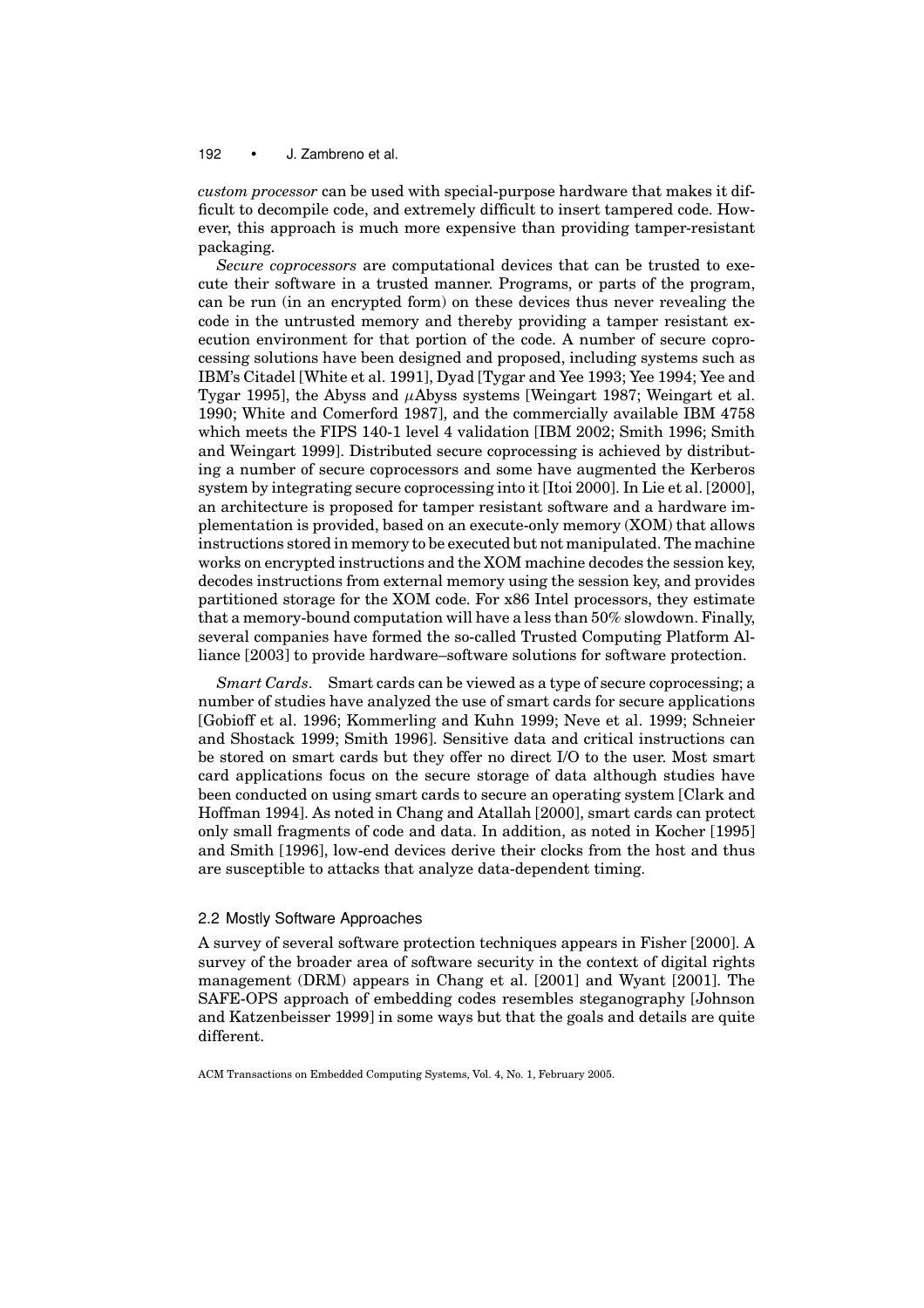*Copyright Notice and Watermarking*. The oldest "prevention" technique, embedding a copyright into the code, does not prevent a hacker from actually using the code or modifying it. A survey and taxonomy of watermarking techniques is given in Collberg and Thomborson [1999, 2002].

*Obfuscation*. In this technique, code is deliberately mangled while maintaining correctness to make understanding difficult—a survey of obfuscation techniques appears in Collberg et al. [1997]. Obfuscation techniques range from simple encoding of constants to more complex methods that re-arrange or transform code [Collberg et al. 1997, 1998]. Other authors [Wang et al. 2000, 2001] also propose transformations to the code that make it difficult to determine the control flow graph of the program, and show that determining the control flow graph of the transformed code is NP-hard. Theoretical limitations are discussed in Barak et al. [2001]. However, many obfuscation techniques can be attacked by designing tools that automatically look for obfuscations. Another approach to attacking obfuscation techniques is to emulate the code in a debugger and to identify vulnerabilities in the code step-by-step using the debugger. The SAFE-OPS approach is complementary to obfuscation techniques.

*Code-Checksums*. In Chang and Atallah [2000], the authors propose the concept of *guards*, pieces of executable code that typically perform checksums to guard against tampering. In Horne et al. [2001], the authors propose a dynamic self-checking technique to improve tamper resistance. The technique consists of a collection of "testers" that test for changes in the executable code as it is running and report modifications. A tester computes a hash of a contiguous section of the code region and compares the computed hash value to the correct value. An incorrect value triggers the response mechanism. They note that performance is invariant until the code size being tested exceeds the size of the L2 cache. A marked deterioration in performance was observed after this occurred. In Aucsmith [1996] a self-checking technique is presented in which embedded code segments verify the integrity of the program during runtime. These techniques strongly rely on the security of the checksum computation itself. If these checksum computations are discovered by the attacker, they are easily disabled. Moreover, in many system architectures, it is relatively easy to build an automated tool to reveal such checksum-computations. For example, a control-flow graph separates instructions from data even when data is interspersed with instructions; then, checksum computations can be identified by finding code that operates on code (using instructions as data). This problem is acknowledged but not addressed in Horne et al. [2001].

*Proof-Carrying Code*. Proof-carrying code (PCC) is a technique by which a host can verify code from an untrusted source [Appel and Felten 1999; Baifanz et al. 2000; Bauer et al. 2001; Necula 1997, 2003; Necula and Lee 1996]. Safety rules, as part of a theorem-proving technique, are used on the host as sufficient guarantees for proper program behavior. Applications include browser code (applets) [Baifanz et al. 2000] and even operating systems [Necula and Lee 1996]. One advantage of proof-carrying software is that the programs are self-certifying, independent of encryption or obscurity. The PCC method is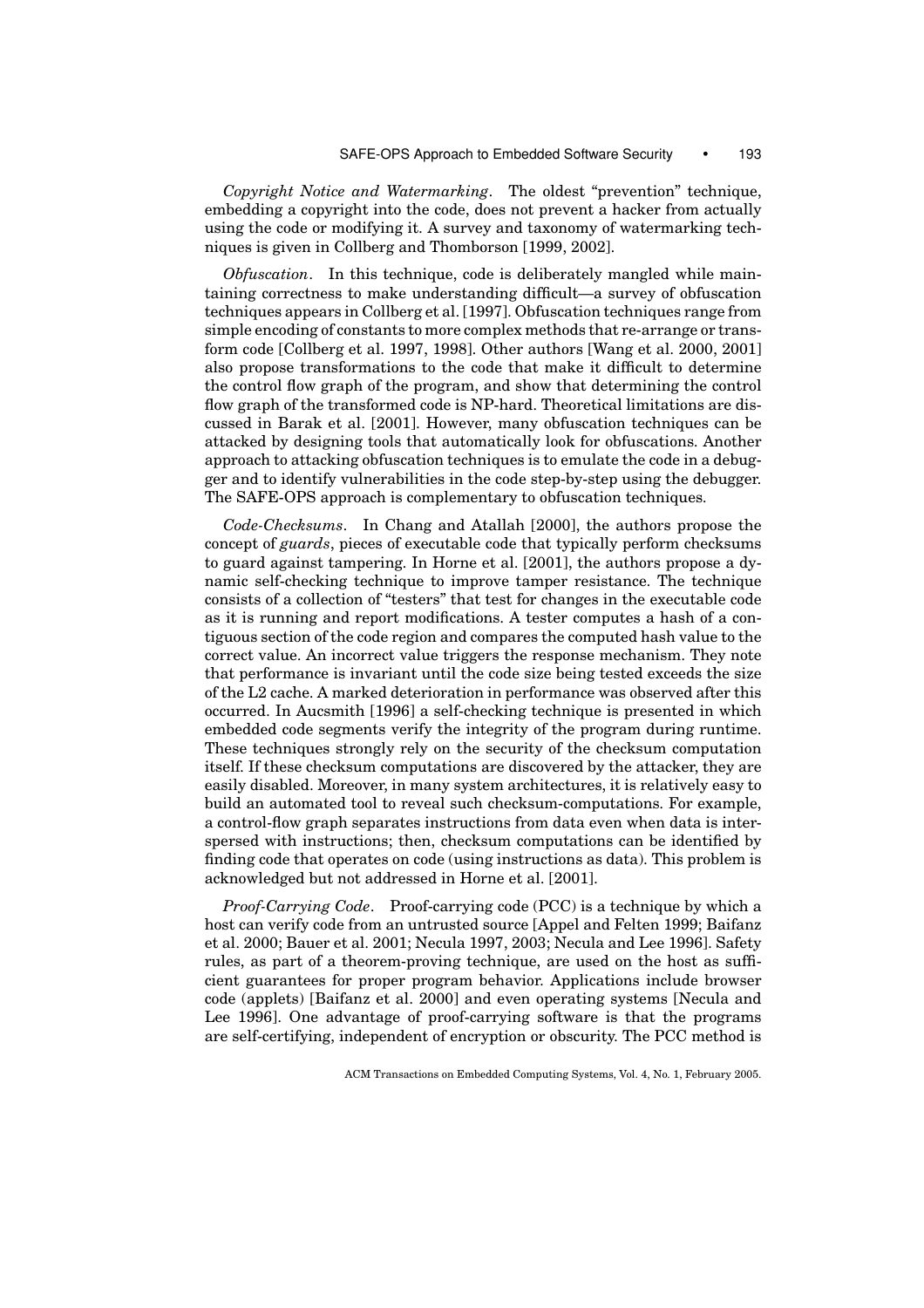essentially a self-checking mechanism and is vulnerable to the same problems that arise with the code checksum methods discussed earlier; in addition they are static methods and do not address changes to the code after instantiation.

*Custom OS*. Another software technique is to create a system of customizable operating systems wherein much of the security, checksumming, and obfuscation are hidden. However, in practice this solution will take longer to find acceptance for several reasons. First, it is expensive to maintain multiple flavors of operating systems. Second, the main vendor of entrenched operating systems fiercely protects code sources—a political act may be needed to require such customizability. Third, the installed base of operating systems is already quite high, which would leave many existing systems still open to attack.

## 2.3 FPGA-Based Approaches

FPGAs have been used for security-related purposes in the past as hardware accelerators for cryptographic algorithms. Along these lines Dandalis and Prasanna [Dandalis et al. 2000; Prasanna and Dandalis 2000] have led the way in developing FPGA-based architectures for internet security protocols. Several similar ideas have been proposed in Taylor and Goldstein [1999] and Kaps and Paar [1998]. The FPGA manufacturer Actel [2003a] offers commercial IP cores for implementations of the DES, 3DES, and AES cryptographic algorithms. These implementations utilize FPGAs not only for their computational speed but for their programmability; in security applications the ability to modify algorithmic functionality in the field is crucial.

In order for an FPGA to effectively secure an embedded or any other type of system, there is a requisite level of confidence needed in the physical security of the FPGA chip itself. In an attempt to raise consumer confidence in FPGA security, Actel [2003b] is currently developing new antifuse technologies that would make FPGAs more difficult to reverse-engineer. This added physical security greatly enhances the value of the SAFE-OPS approach, since as hardware technologies improve to make the "secure component" more secure, the level of trust of the software running on a target embedded system significantly increases.

The approach described in this paper is unique in its utilization a combined hardware and software technique, and that it allows designers tremendous flexibility in terms of their positioning in the security-performance spectrum. For these reasons this work, while certainly applicable to a variety of platforms including desktops and server platforms, is well suited for embedded systems. Ultimately, the proposed research framework, independent of the particular software protection details, will provide practical tools to manage the securityperformance trade-off; other protection strategies can be tested as plug-ins into these tools.

# 3. THE SAFE-OPS APPROACH

Our approach, called SAFE-OPS (software/architecture framework for the efficient operation of protected software), will consider the following broad themes. First, designers would like the ability to fine-tune the level of security for a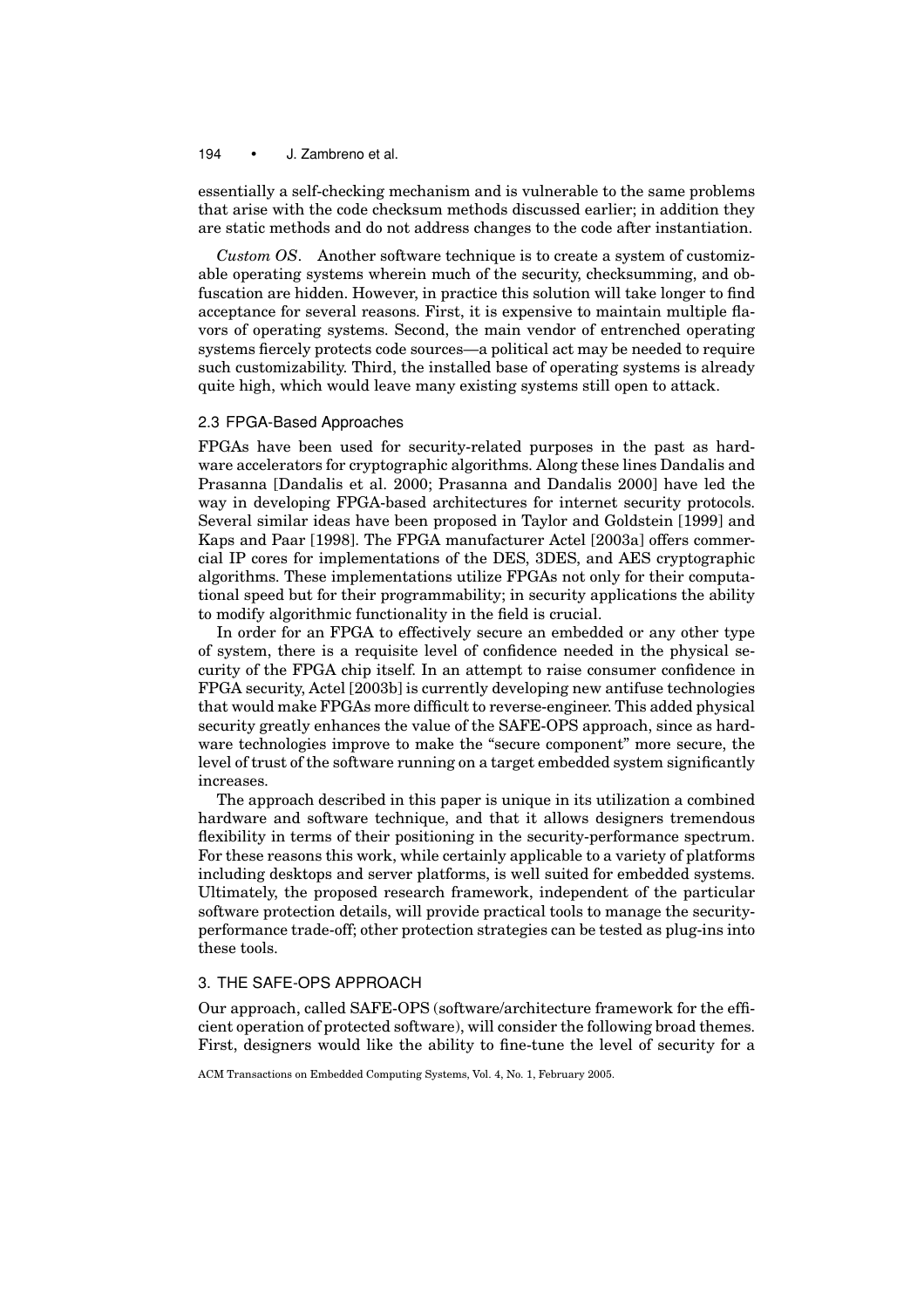

Opcode of BRZ: 100110

Fig. 2. A register stream example.

desired level of performance. Second, it may not be practical to store a secret key within the FPGA in small embedded processors; for such systems, a simpler approach is recommended. Third, for performance reasons, it is possible to inhibit tampering without necessarily addressing code understanding.

# 3.1 A Register Stream Example

Consider the sample program depicted on the left in Figure 2 and focus on the instruction stream. Initially, for illustration, the complexity introduced by loops is not considered. The instruction stream contains instructions that use registers. Isolating one register in each register-based instruction will extract a sequence from the instruction stream that can be called the *register stream*.

In the example of Figure 2, the part of the register stream shown is  $R_1, R_2, R_2, R_1, R_1, R_2$ . The key observation is that this register stream is determined by the register allocation module of the compiler. In the FPGA hardware, the register stream is extracted from the instruction stream. In addition, the FPGA also extracts the opcode stream.

In the example,  $R_1$  encodes "0" and  $R_2$  encodes "1" and therefore the sequence of registers  $(R_1, R_2, R_2, R_1, R_1, R_2)$  corresponds to the code **0 1 1 0 0 1**. As an illustration, a code-transformation component in the FPGA simply flips the bits (other transformations are possible) in the register stream to result in the key: **100110**. The key is then compared against a cryptographic function of the opcode stream. In the example above, an instruction filter module picks out an instruction following the register sequence (at distance  $d$ , as in Figure 1) and then compares (the function  $f$  in Figure 1) the register-stream key to the opcode. If a match occurs, the code is considered valid.

The example illustrates the key ideas:

—The compiler performs instruction filtering to decide which instructions in the opcode stream will be used for comparisons.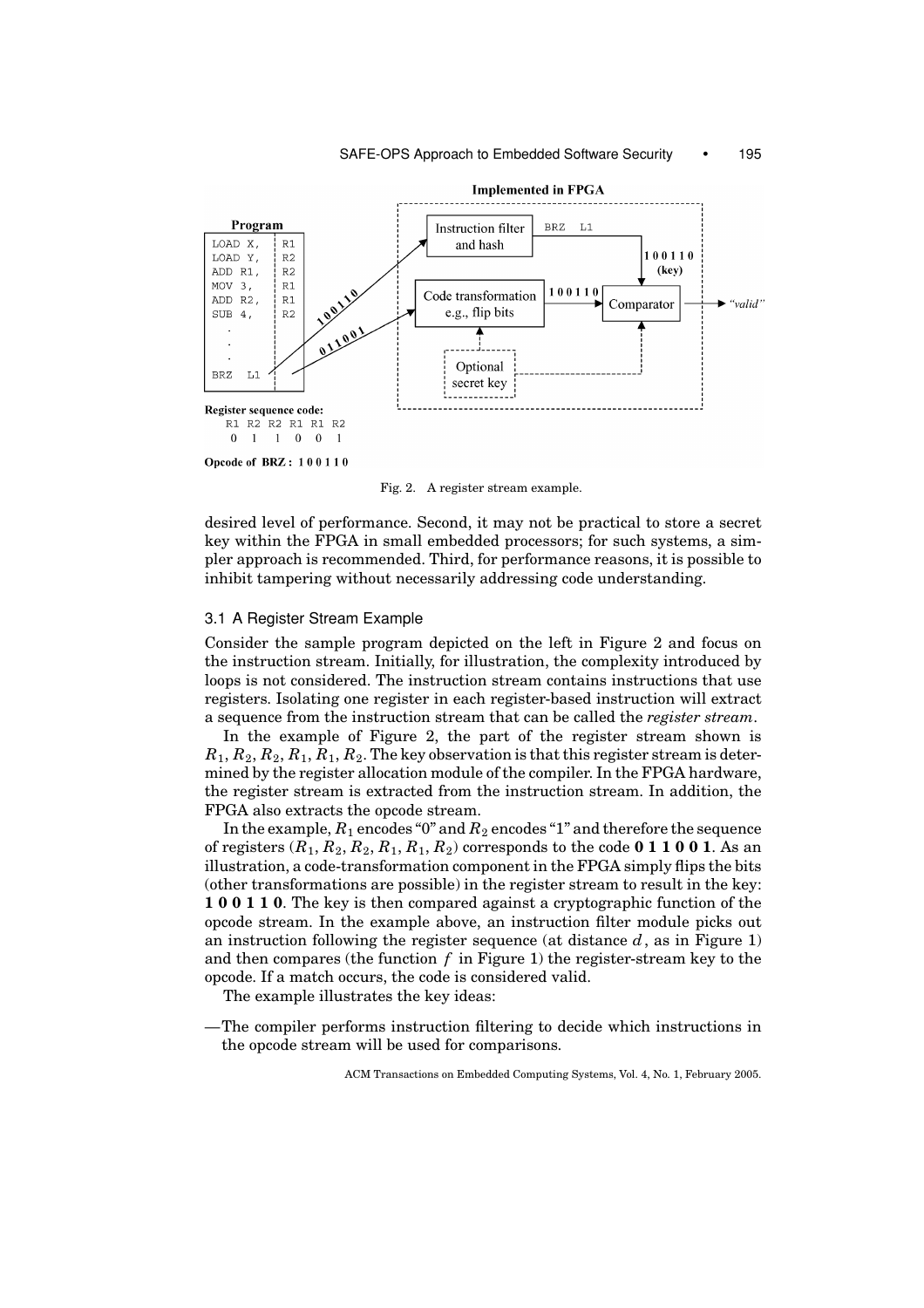- —The compiler uses the flexibility of register allocation to bury a key sequence in the register stream.
- —Upon execution, the instruction stream is piped through the secure FPGA component.
- —The FPGA then extracts both the filtered opcodes and the register sequences for comparisons.
- —If a violation is detected, the FPGA halts the processor.

If the code has been tampered with, there is a very high probability that the register sequence will be destroyed or that the opcode filtering will select a different instruction. For example, if the filtering mechanism picks the sixth opcode following a register sequence, most insertions or deletions of opcodes will result in a failure.

The example above shows how compiler-driven register keys can be used for efficiently ensuring code integrity, authorization, and obfuscation. By including these keys in compiler-driven data allocation, the fourth goal of data integrity can also be included.

# 3.2 General Approach

The general approach is motivated by the observation that, since registerallocation is done by the compiler, there is considerable freedom in selecting registers to allow for any key to be passed to the FPGA. The registers need not be used in contiguous instructions since it is only the sequence that matters. Other approaches could use instruction opcodes, immediate constants, or data addresses. However, because of its ease of use, and because of the independence of register-allocation from the rest of compilation, using register sequences for this purpose makes the most intuitive sense. When examining a block of code to be encrypted using this scheme, often the compiler will lack a sufficient number of register-based instructions to encode the desired custom key. In this case, "place-holder" instructions which contain the desired sequence values but which otherwise do not affect processor state, can be inserted by the compiler. Figure 3 shows a sample basic block where the desired register sequence values are obtained using a combination of register allocation and instruction insertion. Introducing instructions adds a performance penalty that is examined in Section 3.3.3.

The register-sequence can be used to encode several different items. For example, an authorization code can be encoded, after which other codes may be passed to the secure-component. This technique can also be used to achieve code obfuscation by using a secret register-to-register mapping in the FPGA. Thus, if the FPGA sees the sequence  $(R_1, R_2, R_1)$ , this can be interpreted by the FPGA as an intention to actually use  $R_3$ . In this manner, the actual programmer intentions can be hidden through using a mapping customized to a particular processor. The complexity of the transformation can range from simple (no translation) to complex (private-key based translation). Such flexibility brings with it tradeoffs in hardware in terms of speed and cost.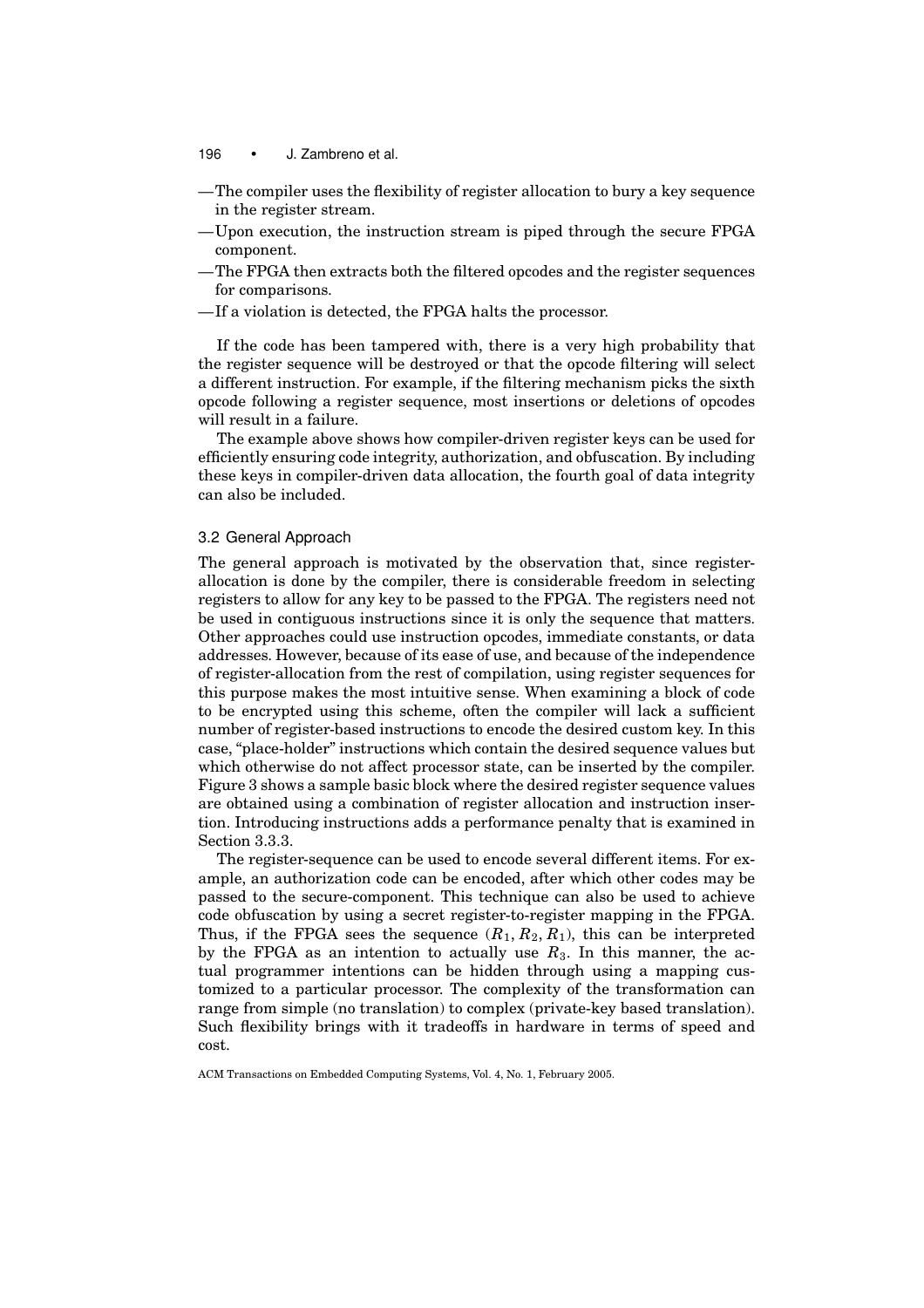| $0x00d0:$ CMP $r0, r12$                         |                      |
|-------------------------------------------------|----------------------|
| $0x00d4$ : SUBLT r7,r1,r0                       |                      |
| $0x00d8$ : LDRLT r7, [r14, r7, LSL #2]          |                      |
| $0x00dc$ : LDRLT r2, [r13, r1, LSL #2]          |                      |
| $0x00e0:$ LDRLT $r3$ , $r4$ , $r0$ , LSL $#2$ ] |                      |
| $0x00e4$ : ADDLT $r0, r0, \#1$                  |                      |
| $0x00e8$ : MLALT $r2, r7, r3, r2$               |                      |
| $0x00ec$ : STRLT r2, [r13, r1, LSL #2]          |                      |
| $0x00f0$ : BLT $0xd0$                           | Original basic block |

Desired sequence:  $10010110$ Register encoding:  $r10 = 0$ ,  $r11 = 1$ 

Fig. 3. Obtaining a desired register sequence value. In this example the sequence is obtained by reallocating registers in the instructions that use the registers r7 and r2 to those that use r10 and r11.

The SAFE-OPS approach can complement other approaches. Both codeobfuscation and checksum-based code-tampering approaches can be used simultaneously. The register allocation can be done independent of the code restructuring techniques typically used in code-obfuscation [Collberg et al. 1997]. As an example, software checksum computations can be strengthened by ensuring that the checksum computation is itself secure. The start address of the checksum computation can be passed into the secure-component using a register-sequence code. The FPGA will expect the checksum computation to be executed at that starting address. Next, by inspecting successive addresses during the checksum computation, the secure-component will ensure that a predetermined range of addresses are used in the checksum computation. This approach prevents two attacks on the checksum computation: (1) routing around the computation and (2) interfering with the checksum computation.

The strength of this approach is tunable in several ways. The key length and the mapping space can be increased, but at a computational cost. An optional secret key can be used to make *f* a cryptographic hash [Bellare et al. 1996] for increased security. By only using register codes that are examined by the FPGA, a lower level of security is provided, but the executable instructions are left compatible with processors that do not contain the FPGA component. The computations performed in the FPGA are very efficient: there are counters, bitregisters, and comparators. All of these operations can be performed within a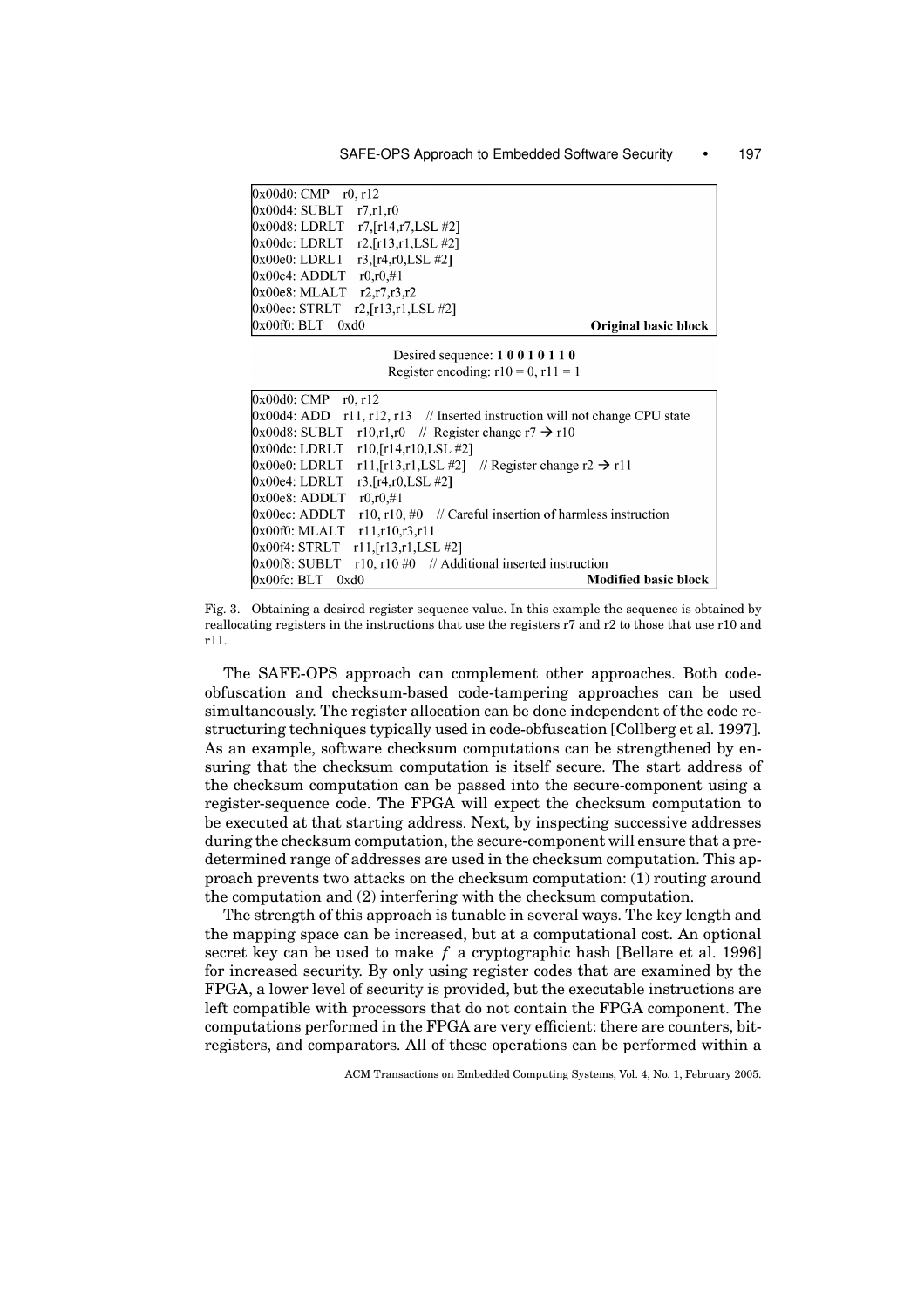

Fig. 4. SAFE-OPS experimental framework.

few instruction cycles of a typical CPU. In Section 4, this assumption is relaxed with an investigation of the performance benefits of the placement of more complex functionality on the FPGA.

# 3.3 Experimental Evaluation

As previously mentioned, in the course of allocating registers to form code sequences, the compiler will often need to insert instructions into the executable. Increasing the sequence length will have a negative impact on performance. For the scheme to work properly, the coarsest granularity of instructions that can encompass a single key is a basic block. This is due to the fact that if register sequences were allowed to span basic blocks, the FPGA would have no guarantee that each instruction in a specific register sequence would be fetched exactly once per validation. Consequently, the inherent security/performance trade-offs of the SAFE-OPS approach can be evaluated by varying both the register sequence length and the percentage of encoded basic blocks.

3.3.1 *Experimental Framework.* Figure 4 shows the current SAFE-OPS experimental framework. Using a modified version of the gcc compiler targeting the ARM instruction set, register encoding schemes were implemented within the data-flow analysis, register allocation, and code generation phases of the gcc back-end. The compiler's output is (1) the encrypted application binary and (2) a description file for the secure FPGA component.

A custom hardware/software cosimulator was developed in order to obtain performance results for the following experiments. As can be seen in Figure 5,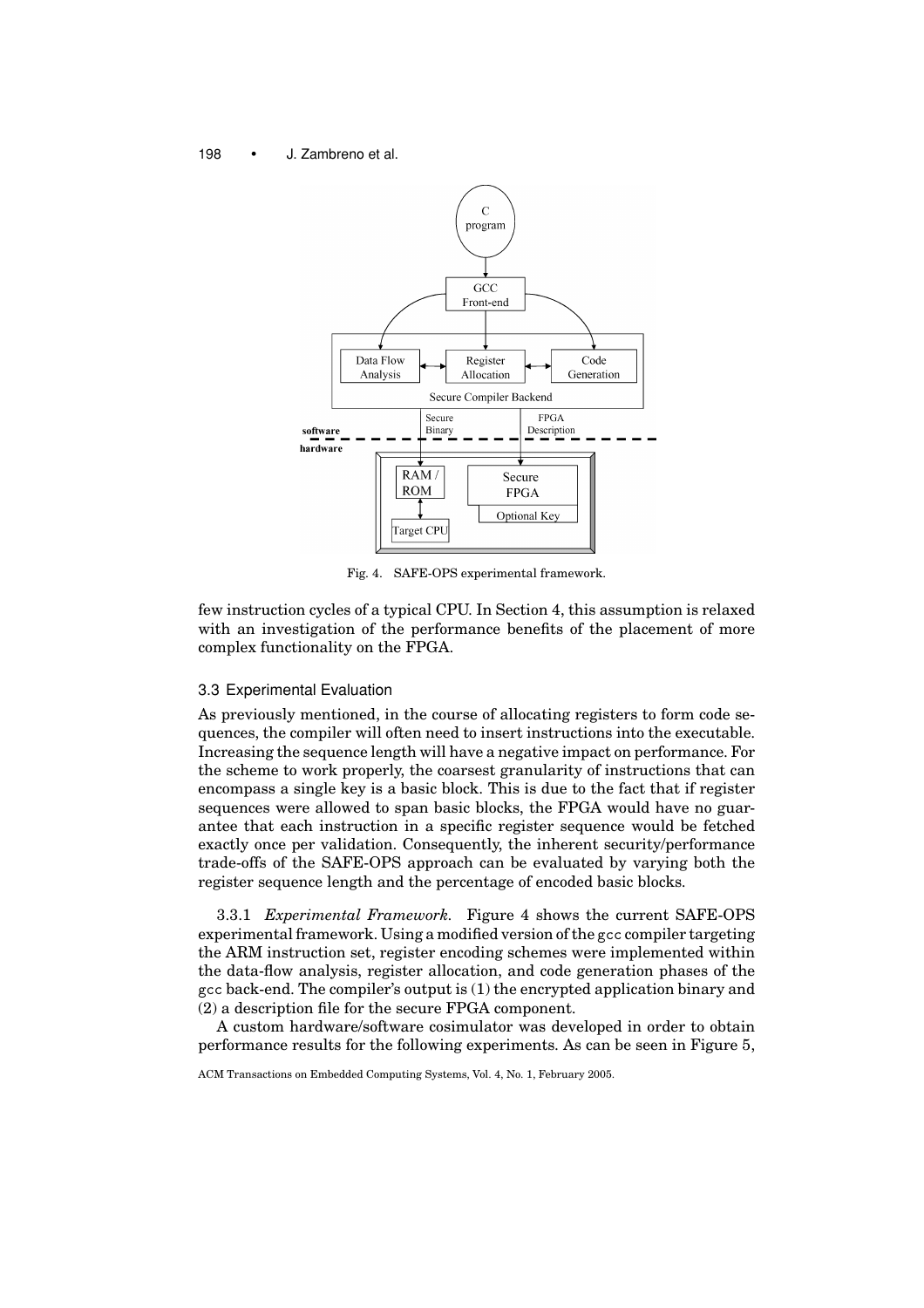

Fig. 5. HW/SW cosimulator structure.

the SAFE-OPS simulation infrastructure leverages a commercial software simulator and a commercial HDL simulator, which are connected together by a socket interface. The ARMulator simulator from ARM [1999] was utilized for modeling the software component of the system. The ARMulator is a customizable instruction set simulator which can accurately model all of the various ARM integer cores alongside memory and OS support. The ARMulator can be customized in two ways: first, by changing system configuration values (clock rate, cache size and associativity and so on), and second, through predefined modules known as the ARMulator API, that can be extended to model additional hardware or software for prototyping purposes.

For simulating the FPGA, the Modelsim simulator from Mentor Graphics [2002] was selected. Similar to the ARMulator API, the Modelsim simulator contains a foreign language interface (FLI), which allows for the simulation of C code concurrent with the VHDL or Verilog simulation. A socket interface was set up between the two simulators by using the ARMulator API and the Modelsim FLI. In the general case, when the ARMulator senses a read miss in the instruction cache, the interface code sends a signal over the shared socket to the interface written in the FLI. This signal informs the HDL simulator that an instruction read request has been made, and the appropriate FPGA code is then triggered for execution. When the FPGA finishes loading the instruction from memory and potentially decoding it, a signal is sent back through the socket to the ARMulator containing both the desired instruction along with data signifying how many execution cycles were required. Since the ARM would in general halt execution to handle the event of an instruction cache miss, the total system run-time would be equal to the sum of the total number of cycles required by the ARM for its normal execution and the total number of cycles required by the FPGA. Since the cosimulator handles the separate tasks of hardware and software simulation at a cycleaccurate level, the entire system simulation is also cycle accurate.

3.3.2 *Benchmarks.* In order to test the effectiveness of the approach, a diverse set of benchmarks from a variety of embedded benchmark suites were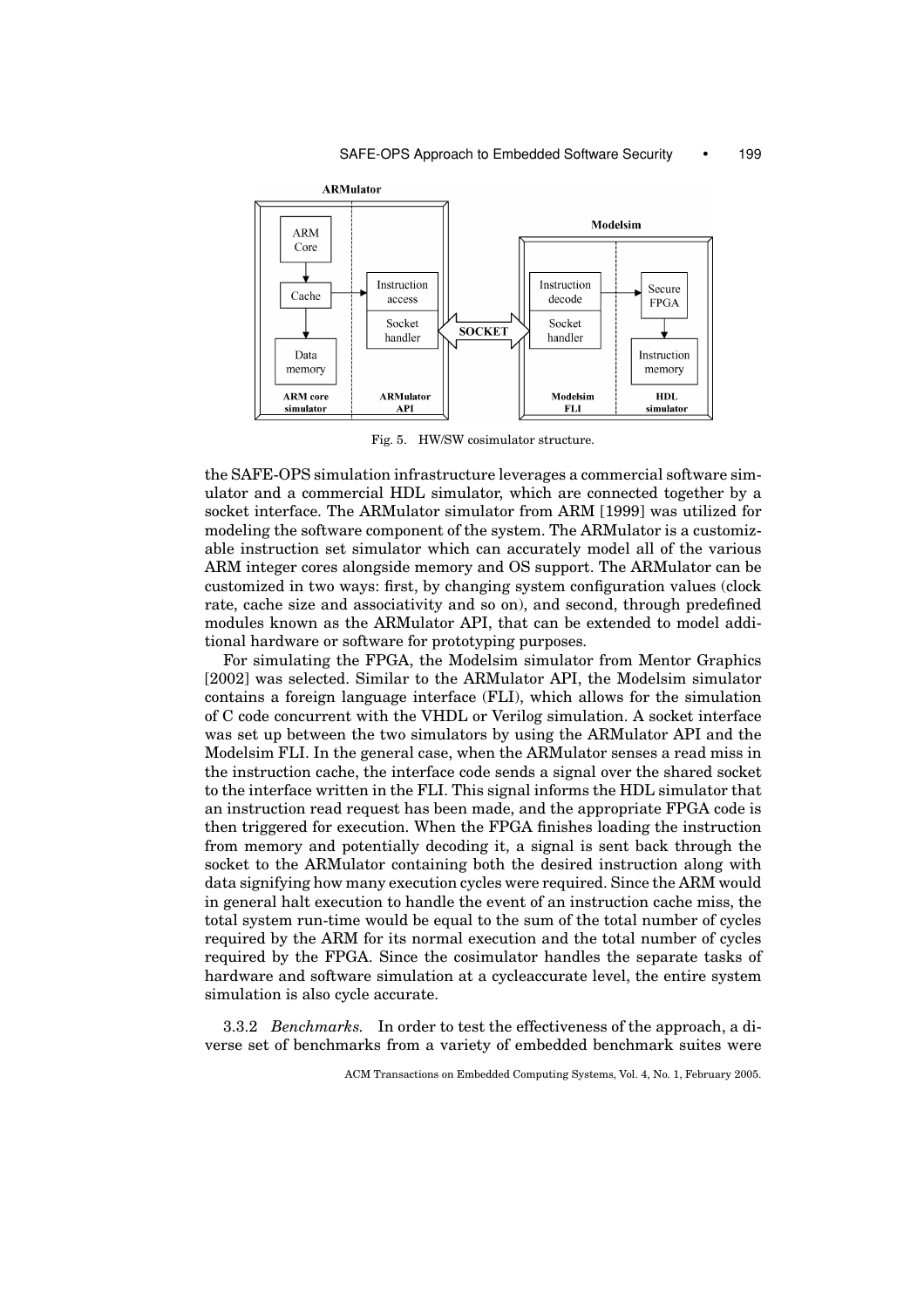| Benchmark     | Source      | Code Size (KB) | # Basic Blocks | Instr Count (mil) |
|---------------|-------------|----------------|----------------|-------------------|
| adpcm         | MediaBench  | 8.0            | 26             | 1.23              |
| $\sqrt{g721}$ | MediaBench  | 37.9           | 84             | 8.67              |
| $arm$ fir     | ARM AppsLib | 44.0           | 34             | .301              |
| susan         | MiBench     | 66.4           | 119            | 2.22              |
| dijkstra      | MiBench     | 42.5           | 32             | 7.77              |
| fft           | MiBench     | 69.2           | 44             | 4.27              |

Table I. Benchmarks Used for Experimentation

selected. Chosen from the MediaBench [Lee et al. 1997] suite are two different voice compression programs: *adpcm*—which implements adaptive differential pulse code modulation decompression and compression algorithms, and *g721*—which implements the more mathematically complex CCITT (International Telegraph and Telephone Consultative Committee) standard. From the ARM applications library that is included with the ARM developer suite *arm fir*—which implements a finite impulse response (FIR) filter. From the MiBench [Guthaus et al. 2001] embedded benchmark suite three applications were picked: *susan*—an image recognition package that was developed for recognizing corners and edges in magnetic resonance images (MRI) of the brain, *dijkstra*—an implementation of Dijkstra's famous algorithm for calculating shortest paths between nodes, customized versions of which can be found in network devices such as switches and routers, and *fft*—which performs a fast fourier transform (FFT) on an array of data. These benchmarks are representative of the tasks that would be required of embedded processors used in multimedia and/or networking systems. More details of the selected benchmarks can be found in Table I.

For the initial experiments, the simulator was configured to model an ARM9TDMI core which contains sixteen, 32-bit general-purpose registers. The ARM core is configured to operate at 200 MHz and is combined with separate 8 KB instruction and data caches. Setting the memory bus clock rate to be 66.7 MHz, the cache miss latency before considering the FPGA access time is 150 ns (∼30 CPU cycles). This configuration is similar to that of the ARM920T processor.

The default FPGA model runs at a clock speed identical to that of the ARM core and requires an extra 3–5 cycles to process and decode an instruction memory access. However, the clock speed of an FPGA is in general determined by the critical path of its implemented logic. As will be demonstrated in Section 4, when considering architectural improvements to the FPGA decoder implementation, the potential effect on clock speed will also need to be considered.

The performance and resultant security of the SAFE-OPS approach was first explored by using this customized HW/SW cosimulator to analyze two main metrics: (1) the desired length of the register sequence; and (2) the selection criteria for inserting a sequence inside a suitable basic block. The results of these experiments are presented in the following section.

3.3.3 *Register Sequence Length.* For the six selected benchmarks, the effect of increasing the encoded register sequence length on the overall system

ACM Transactions on Embedded Computing Systems, Vol. 4, No. 1, February 2005.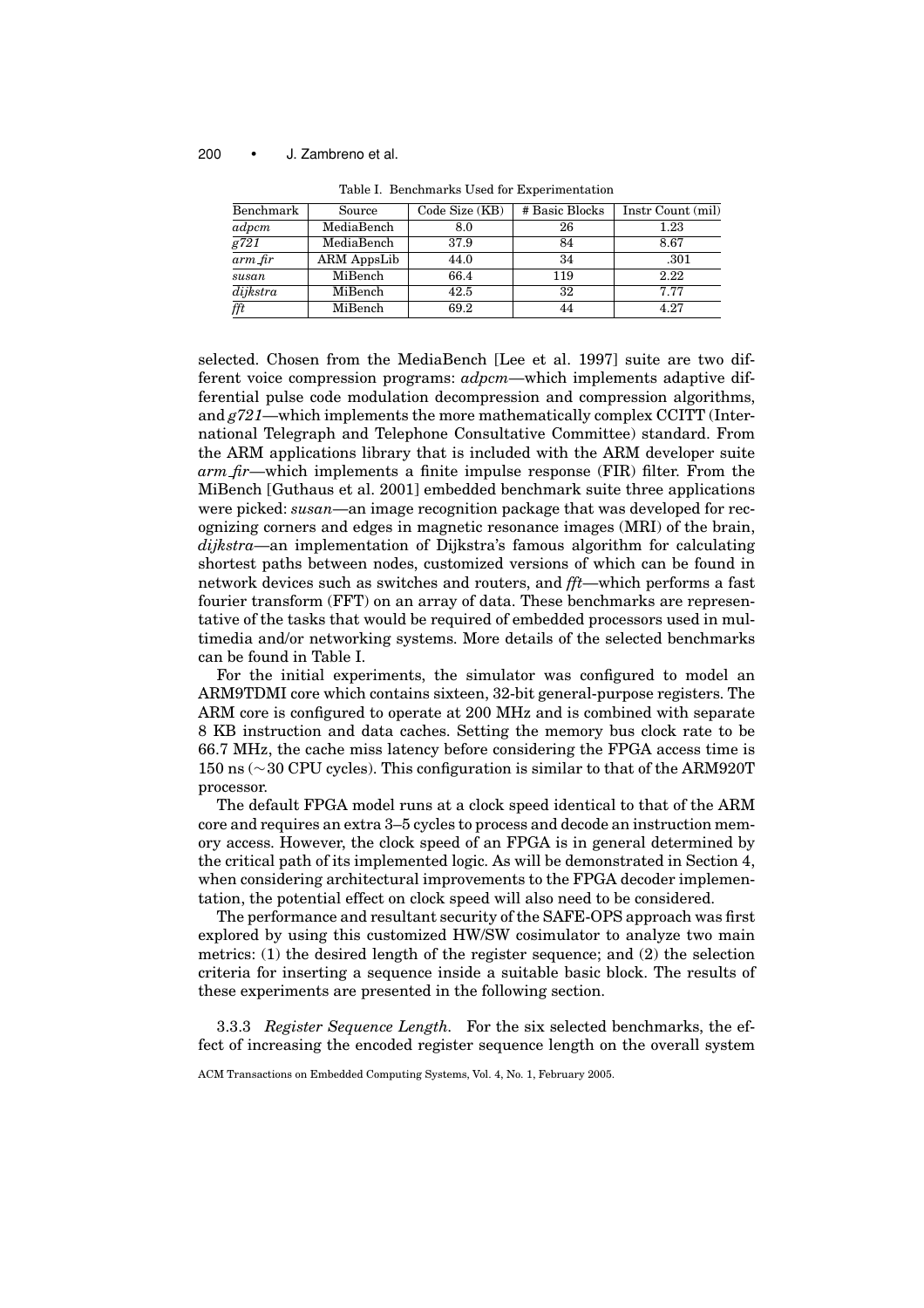

Fig. 6. Performance as a function of the register sequence length, normalized to the performance of the unencoded benchmarks. When the percentage of selected basic blocks is held constant (25%), increasing the level of security (sequence length) has a negative impact on performance. For most benchmarks, performance remained within 80% of the base case until considering the longest sequence lengths.

performance was simulated in the case when approximately 25% of the eligible basic blocks of each benchmark are encoded using a random-selection algorithm. The results, as shown in Figure 6, are normalized to the performance of the unencrypted case. As can be seen in the figure, these initial results demonstrate the potential security/performance trade-offs inherent in the SAFE-OPS approach. Overall, for most of the benchmarks the performance is within 80% of the base case (no encryption) when considering sequence lengths up to 16. However, when considering the most extreme case (when the sequence length is 32), two of the benchmarks suffer a performance penalty of over 25%. This decreased performance is due to the fact that  $(1)$  the inserted instructions require extra cycles for their execution and that (2) the increased code size can lead to more instruction cache misses. This explains why the two largest benchmarks, *susan* and *fft*, performed the best of the set. It is also interesting to note that two other benchmarks *arm fir* and *dijkstra* of similar sizes do not follow the same performance trends; *arm fir* performs almost as well as *susan* for each configuration while *dijkstra* does not. This can be explained by the fact that *dijkstra* is a much longer running benchmark, with several basic blocks with extremely high iteration counts. It is very likely that the random-selection algorithm encoded one or more or these high frequency blocks. As will be explained in the following section it is possible to select the basic blocks in a more intelligent fashion that takes these types of loop structures into account.

3.3.4 *Basic Block Selection.* In Figure 7, the case is now considered where the register sequence length is kept at a constant value of 8, and the effect of the aggressiveness of the random basic block selection technique is examined. As the upper limit on the number of encoded basic blocks is increased, it can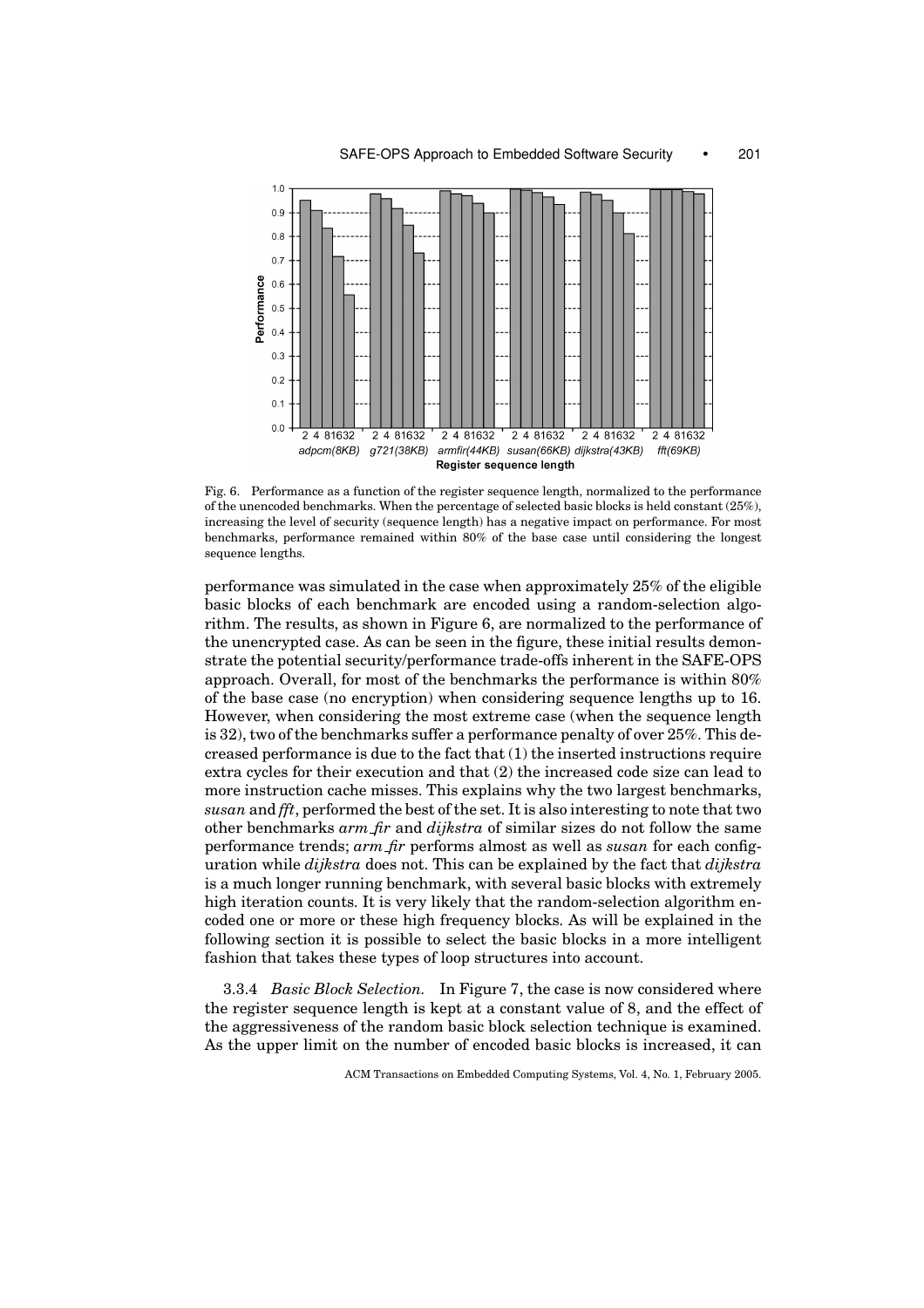

Fig. 7. Performance as a function of the rate of encoding basic blocks, normalized to the performance of the unencoded benchmarks. While for all of the benchmarks, the performance penalty when encoding less than half of the basic blocks is less than 25%, there is a potential for severe performance degradation when the overwhelming majority of the basic blocks are selected. These results motivate the development of basic block selection heuristics that take expected performance into account.

be seen that there is a limit to the performance of the resulting code. For the majority of the benchmarks, the performance in even the most secure case is within 75% of the unencrypted case. However, for the two smallest benchmarks (*adpcm* and *g721*), encrypting more than 50% of the eligible basic blocks can have a drastic effect on performance. These results show that if it is possible for the SAFE-OPS compiler to select the right basic blocks to be encoded with an appropriate sequence length value, one would be able to keep the performance at an acceptable level while still increasing security. These results motivate the development of compiler algorithms that utilize profiling and in-depth application analysis techniques in order to make better choices for selecting basic blocks. Two such approaches are discussed in the following section.

# 4. EXPLORING HARDWARE AND SOFTWARE OPTIMIZATIONS

#### 4.1 Intelligent Basic Block Selection

In many cases, it would make sense for the application developer to select the basic blocks to apply the register code insertion technique on an individual basis. Appropriate targets for such a selection approach would be those which are most likely to be attacked—examples being basic blocks that verify for serial numbers or that check to see if a piece of software is running from its original CD. However, it is also useful to cover a greater percentage of the entire executable with such a technique, as doing so would both increase the confidence that no block could be altered and would hinder the static analysis of the vital protected areas.

In the previous section, a random select approach was investigated, where it was discovered that the performance penalty of the register code insertion technique was not often severe even in the case where all eligible basic blocks were encoded. However, it makes sense to develop more intelligent algorithms

ACM Transactions on Embedded Computing Systems, Vol. 4, No. 1, February 2005.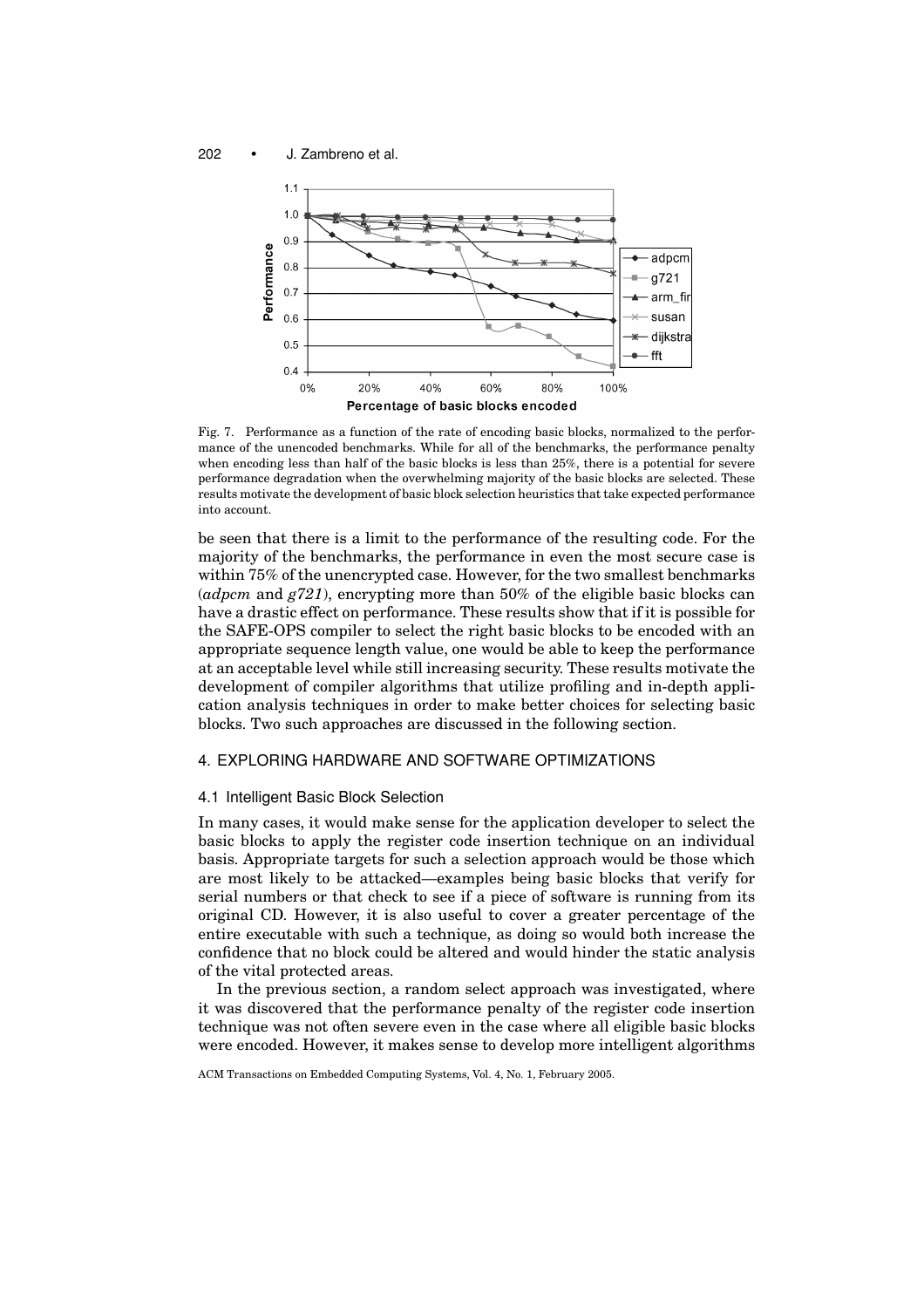for basic block selection, as this would allow the embedded application provider more flexibility in terms of positioning on the performance/security spectrum. Before developing these techniques it is necessary to first identify the root causes of the increase in total execution time.

Assuming a constant FPGA access latency, the key source of performance degradation for our approach is the addition of instructions needed to form register sequences of the desired length. Given a basic block *i* of length  $l_{\text{bblock}}^i$ and a requested sequence length of  $l_{key}$  registers, the transformed basic block length can be written as:

$$
l_{bblock}^{i'} = l_{bblock}^{i} + \alpha^{i} \cdot l_{key}, \tag{1}
$$

where  $\alpha^i \in [0, 1]$  is the percentage of a requested sequence length that cannot be encapsulated using register allocation. For example, for a register sequence length of 8, a basic block that can hide 6 of the needed key values in its original instructions would have an  $\alpha^i$  value of 0.25, meaning that two additional instructions would need to be inserted to complete the sequence.

The number of extra pipeline cycles required by the execution of the inserted instructions is highly dependent on the loop structure of the original basic blocks. As an example, an encoded basic block that is executed  $O(n^2)$  times will have a considerably greater performance penalty when compared to a neighboring block that is executed only  $O(n)$  times. Consequently special consideration should be given to high-incidence blocks (i.e., blocks that are deeply nested in loops). Assuming that each basic block  $i$  is executed  $n_{iters}^i$  due to its containing loop structure, the total delay due to the execution of *i* can be estimated as

$$
t_{delay}^i = n_{iters}^i \cdot l_{bblock}^i \cdot CPI^i,\tag{2}
$$

where  $CPI<sup>i</sup>$  is the average number of cycles per instruction required of the instructions in basic block *i*. This delay value ignores the specific types of instructions inside the basic block since this variation is actually quite small. If basic block *i* is selected for encoding using the register sequence technique, the new total execution time can be estimated as

$$
t_{delay}^{i'} = n_{iters}^{i} \cdot (l_{\text{block}}^{i} + \alpha^{i} \cdot l_{\text{key}}) \cdot \text{CPI}^{i'}.
$$
 (3)

This equation shows that an obvious approach in selecting basic blocks for encoding is to sort by increasing number of iterations. In practice, however, there will be several blocks in an application that will not be fetched at all during normal program execution. Applying dead code elimination will not necessarily remove these blocks, as they are quite often used for error handling or other functionality that is rarely needed but still vital. For this reason the blocks where  $n_{iters}^i = 0$  are placed at the end of the ordered list of eligible basic blocks.

This can only be a partial solution, as it will be very likely that ties will exist between different basic blocks with the same  $n_{iters}^i$  value. How should these blocks be ordered? The simplest method would be to order these subsets of blocks randomly, but a better approach can be found by further examining the impact on performance of the added register sequence instructions. A suitable heuristic can be developed by considering that a basic block with a larger  $l_{\textit{bblock}}^{\textit{i}}$ value will have a relatively smaller number of additional instruction cache

ACM Transactions on Embedded Computing Systems, Vol. 4, No. 1, February 2005.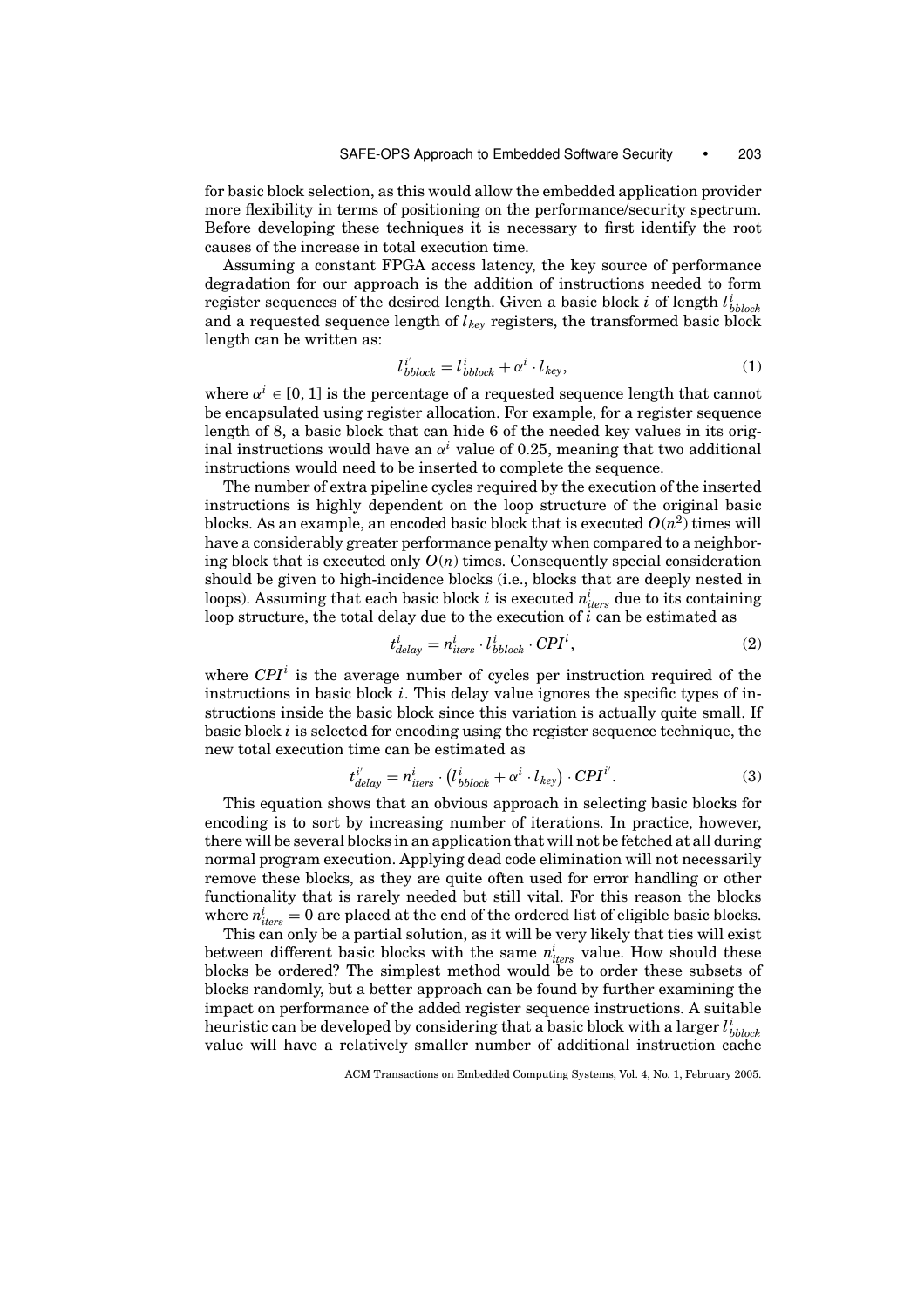

Fig. 8. Performance characteristics of the iteration-based block selection policy. The top graph shows the absolute performance impact that can be visually compared to Figure 7. The bottom graph shows the performance improvement relative to the random selection approach. These results show that by avoiding basic blocks which iterate excessively, the iteration-based policy clearly outperforms the random approach, in some cases by as much as 80%.

misses after a register sequence encoding when compared with other blocks with the same  $n_{iters}^i$  value but with a shorter original block length. For this reason blocks can be effectively sorted first by nonzero increasing  $n_{iters}^i$  values and then by decreasing  $l_{\textit{bblock}}^i$  values.

To estimate the number of iterations for the basic blocks in the selected benchmarks, profiling runs were performed that fed back the individual loop counts to the basic-block selection module of the SAFE-OPS compiler. As this approach can potentially lead to a significant increase in compile time, the profiling experiments were ran using smaller input sets for the benchmarks, with the goal of not letting profiling information increase the compiler run-time more than six times. This increase is acceptable. Embedded systems can tolerate much larger compilation times than their general-purpose counterparts since the resulting programs are used so many times without further compilation.

Figure 8 shows the general trends seen when the tests of Section 3.3.4 are rerun with the iteration-based block selection policy. These results show that by initially selecting blocks with low-iteration counts, the large performance degradations can be delayed until only the highest level of security is required. As can be seen from the figure, the performance gains due to intelligent basic block selection are as large as 80% in one case (*g721*), average between 5–20% for the majority of the benchmarks, and is negligible for the *fft* benchmark. The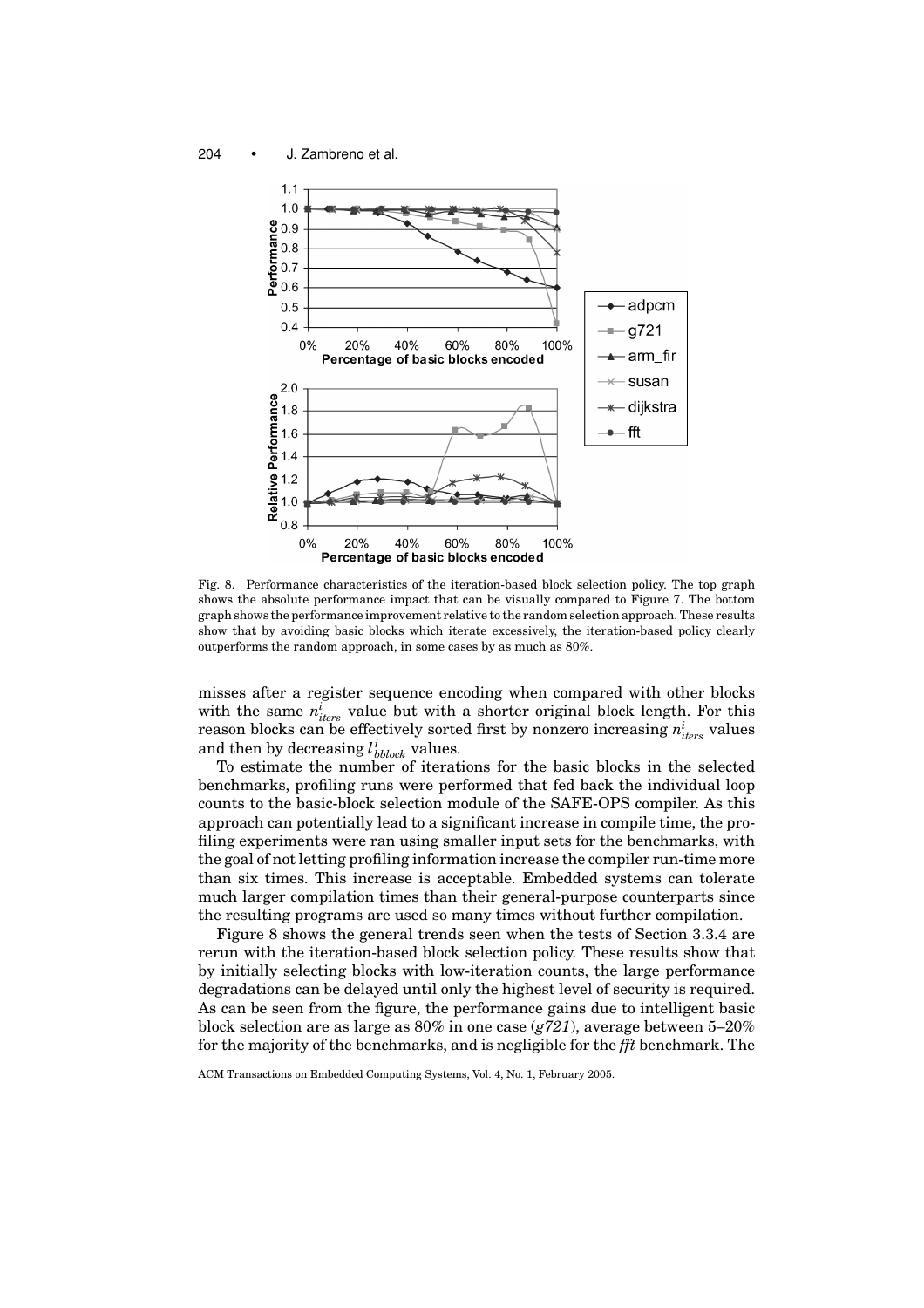reason the *g721* benchmark performs so well is that the code size is relatively small, and that an overwhelming percentage of the total run-time is concentrated in a just a few basic blocks. Conversely, the *fft* code size is relatively large, and much of the run-time is spent in mathematical library calls, instructions that are not eligible for encryption under the current approach. As is the case when no blocks are selected, when 100% of the blocks are targeted for encryption using any of the techniques the performance is the same; in these cases it is more interesting to look to architectural optimizations for a source of performance speedups.

# 4.2 FPGA-Based Instruction Caching

Given the reconfigurable nature of FPGAs, it is interesting to explore architectural optimizations that could be implemented to improve performance, while maintaining a desirable level of security. This section investigate using the FPGA as a program-specific secondary level of instruction cache. Three specific techniques are examined:

- —*L2 Cache*. As a comparison to the more application-specific caching techniques listed below, a 32-KB L2 cache was instantiated on the FPGA. As this would consume a considerable amount of programmable resources on the FPGA, this could be implemented using a relatively fast on-chip FPGA memory and therefore in this configuration the access latency requirement was increased to 8 cycles.
- —*Basic Block Cache*. In this configuration, the FPGA caches only the instructions that are fetched inside selected basic blocks. After the entire block is validated, this smaller cache can then return the instruction values for future requests without requiring an expensive access to main memory or any other cycles spent in decryption. This technique would gain in preference under a configuration where the FPGA decryption algorithm requires a relatively large number of computational cycles.
- —*Register Sequence Buffer*. The FPGA in this architecture is able to determine which register sequence values are original instructions, and which are instructions that are inserted by the compiler to complete the sequence. This is possible with the addition of a fairly small amount of instruction decode logic. While a selected block is being fetched and validated, the FPGA stores the relative locations of the inserted register codes in a simple buffer. In future requests for these validated basic blocks, the FPGA can return NOP instructions instead of fetching instructions at these register code locations. This architecture is the simplest of the three in terms of required resources, requiring a buffer of at most  $l_{key} \cdot n_{bblock}$  bits.

The common feature among these three approaches is that after the FPGA fetches an instruction from main memory and validates it, it then attempts to store the validated instruction in a faster buffer.

In evaluating these architectures, the effect on performance for three benchmarks was examined when the sequence length was kept constant at 8 and the percentage of basic blocks to be selected (randomly) was increased from 0–100%.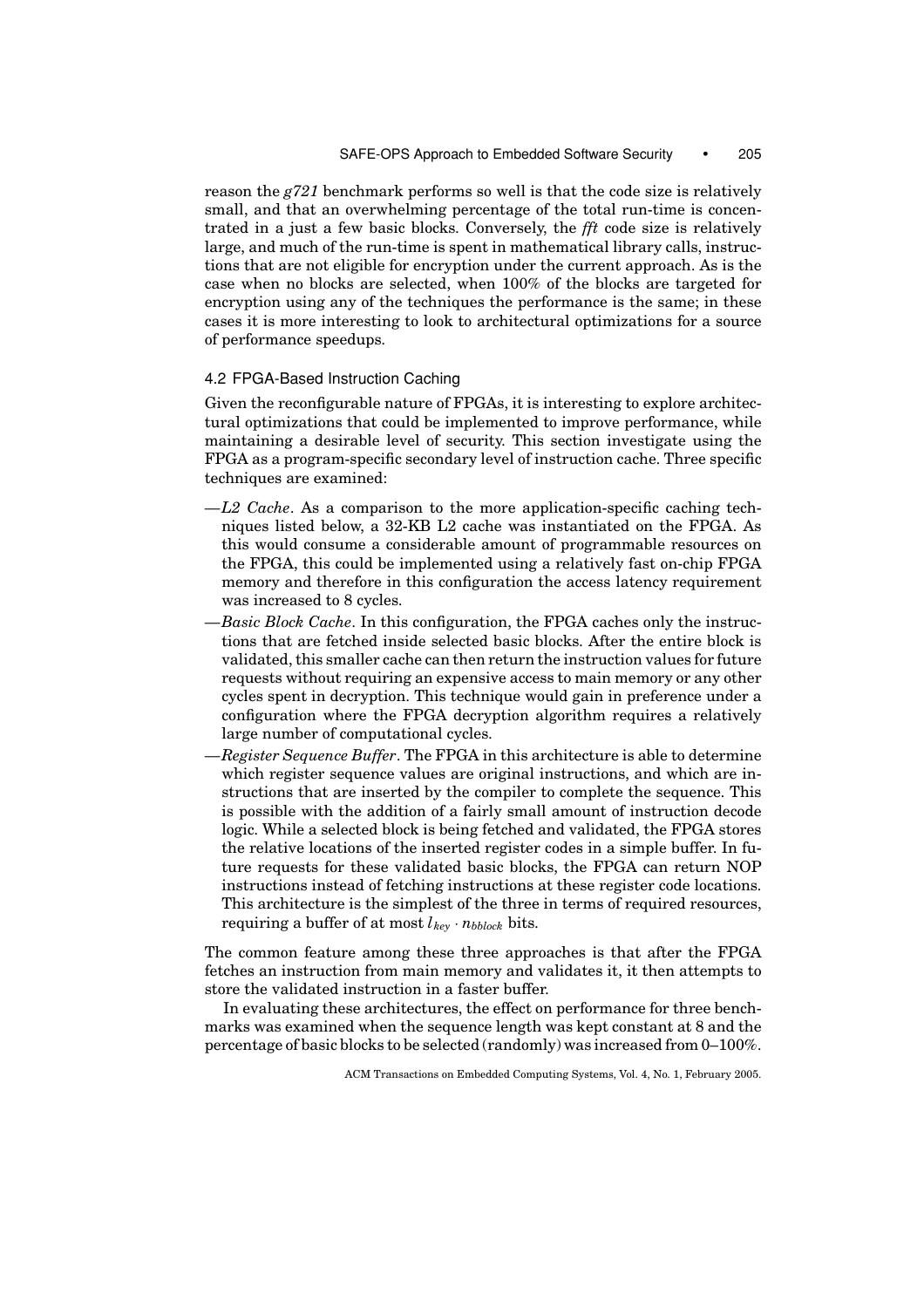

Fig. 9. Performance of the three architectural optimizations, relative to the base case when no instructions are cached in the FPGA. These results show that while the L2 cache instantiation performs by far the best of the three, the architecturally much simpler basic block caching technique slightly improves performance when the percentage of encrypted basic blocks approaches 100%.

Figure 9 shows a summary of the instruction memory hierarchy performance results of these techniques, normalized to the case where no architectural optimizations are applied. These results clearly show that the L2 cache performs much better than the other two approaches. As can be seen from the figure, instantiating an L2 cache on the FPGA leads to performance speedups of as much as 55% in some cases, as compared to the basic block caching approach which is limited to a 5% speedup, and the register sequence buffer which demonstrates less than 3% performance improvement. This is to be expected, as the relatively large cache allows us to buffer a high percentage of all instructions in the benchmarks. While the L2 cache technique performs the best overall, it is interesting to note that the basic block cache and register sequence buffer approaches show near-linear speedups as the aggressiveness of the encryption is increased. This is an important result, as it implies that if the other system parameters are tuned for more cryptographic strength (i.e., by increasing the key length, implementing more complex instruction filters, implementing more algorithmically advanced register sequence translators and others), these two software protection-specific approaches will begin to perform favorably well when compared to the general L2 cache case.

When evaluating the implementation of architectural-based optimizations on the FPGA it is necessary to consider that the clock speed of the FPGA is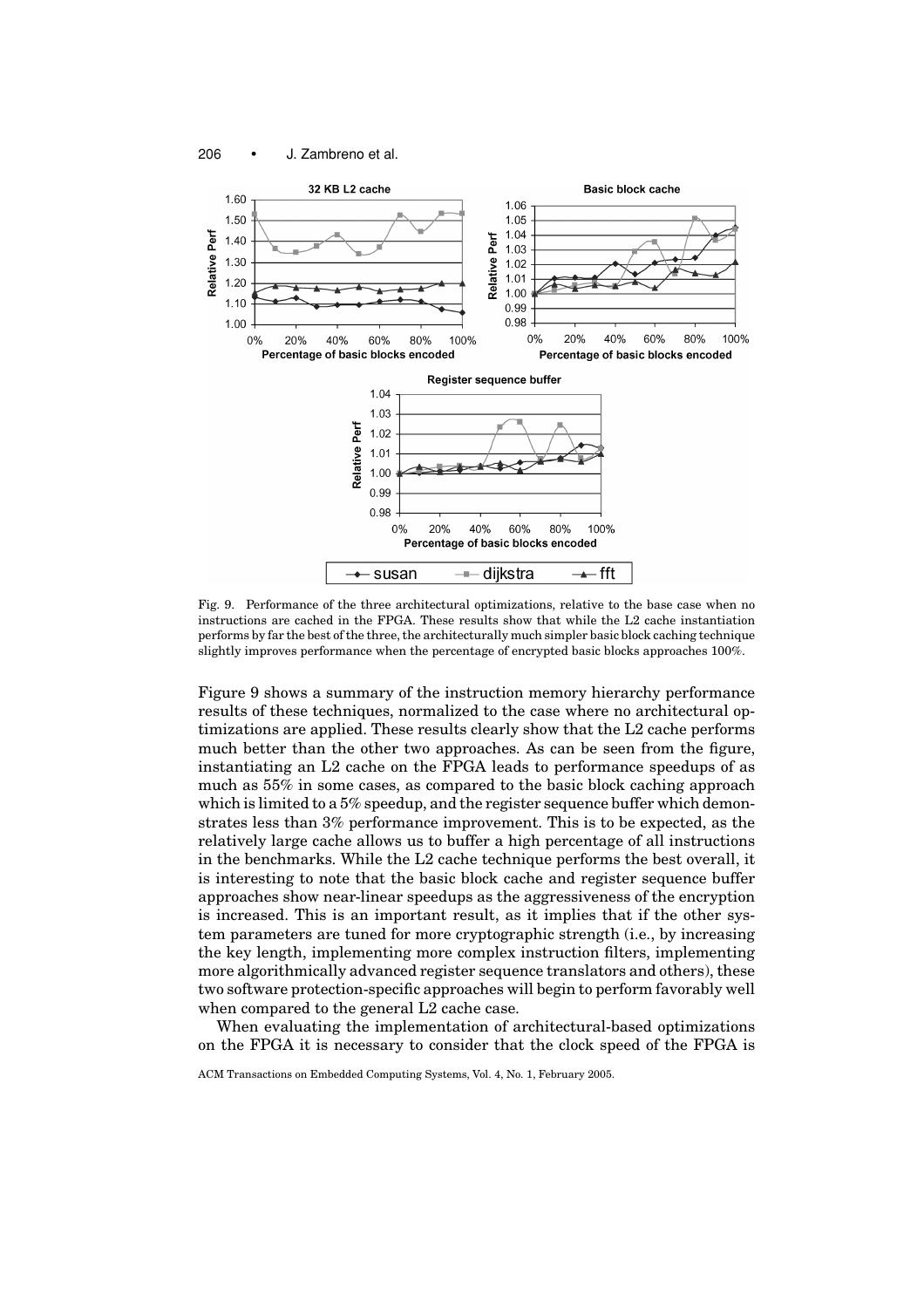#### SAFE-OPS Approach to Embedded Software Security • 207



Fig. 10. Performance of the three architectural caching strategies for varying FPGA clock rates. These results demonstrate that the resource-utilization of the FPGA needs to be taken into account when considering architectural optimizations, as the strategy that performs the best under the assumption of an ideal clock rate (L2 cache), ultimately performs the worst given the condition that the clock rate would need to be lowered to 50 MHz to compensate for the additional applied logic.

dependent on the critical path of the instantiated logic. In order to effectively measure the performance of an FPGA architectural technique, it is important to consider configurations of varying clock speeds. Figure 10 shows the results of such experiments on the *susan* benchmark. In gathering these results, the register sequence length was held constant at 8 and the percentage of encoded basic blocks constant at 25%. From this figure, it can be clearly seen that as the clock rate of the FPGA is reduced via simulation the performance benefits of the L2 cache implementation can quickly turn negative. This drastic effect on instruction memory hierarchy performance is a function of the additional FPGA cycles required by the architecture. This is due to the fact that the memory bus speed is kept constant, and any cycles spent by the FPGA grow in importance as its clock rate decreases. These results show that if the L2 cache implementation required a clock rate of 150 MHz or slower, the basic block cache and register sequence buffer techniques would perform better, assuming their minimal logic would allow them to continue operating at 200 MHz.

# 5. CONCLUSIONS AND FUTURE WORK

The rapidly increasing use of embedded processors in consumer, telecommunications, and transportation applications, along with the recent trend of including networking capabilities in even the simplest of these devices, motivates the need for an intensified scrutiny of the security of system software. In this paper, we presented a novel approach to embedded software protection that utilizes a combination of compiler and architecture techniques. The main benefit of this approach is the flexibility it allows the embedded application designer in terms of positioning on the security/performance spectrum. Also, the framework is entirely compatible with the current purely software approaches to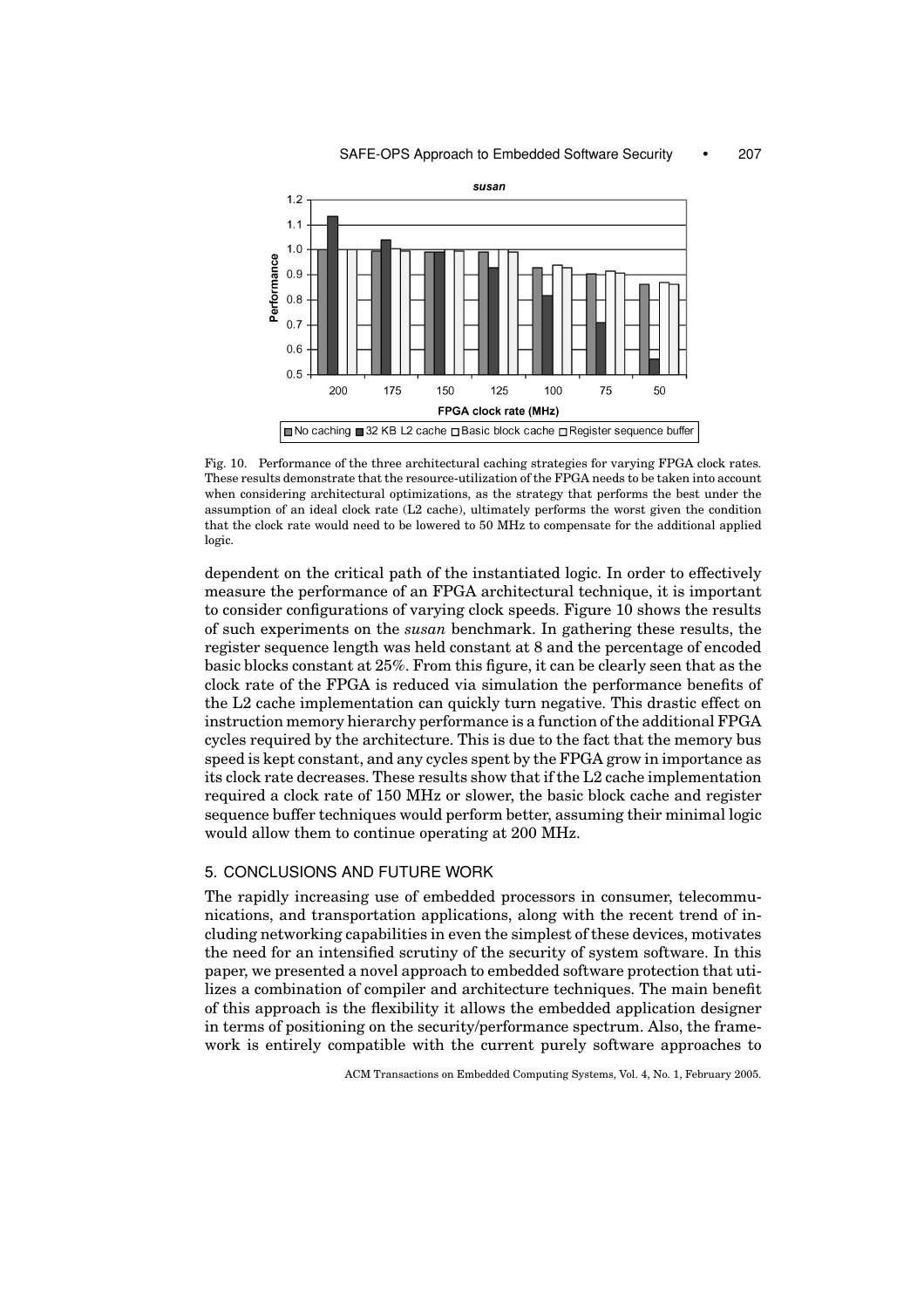software protection. The presented results show that, when coupling register sequencing compiler algorithms with optimized FPGA architectures, the overall application security was improved at only a nominal cost to performance.

Several improvements to the SAFE-OPS framework are being considered. The current compiler output is an encrypted application binary and a description file for the secure FPGA. While this description file currently contains code for configuration, in the future the compiler will be able to generate a customized behavioral specification of the FPGA decoding and decryption algorithms in a hardware description language such as VHDL or Verilog. Also, it would be useful for the embedded application designer to be able to assist the compiler in selecting which segments of code or data are to be encrypted. This requires some front-end additions to the compiler framework for the inclusion of user directives. Finally, this current approach operates only on source code. This creates difficulties for the developer who wants to secure an entire application, but is dependent on statically compiled 3rd-party libraries for the generation of executables. Future tools will utilize decompilation techniques to enable this protection approach to be applied to pre-compiled code.

## ACKNOWLEDGMENTS

The authors would like to thank the anonymous referees for their valuable feedback on the earlier drafts of this paper.

#### **REFERENCES**

ACTEL. 2003a. CoreDES data sheet, v2.0. Available at http://www.actel.com.

- ACTEL. 2003b. Design security with Actel FPGAs. Available at http://www.actel.com.
- APPEL, A. W. AND FELTEN, E. W. 1999. Proof-carrying authentication. In *Proceedings of the 6th ACM Conference on Computer and Communications Security*. 52–62.
- ARM. 1999. Application note 32: The ARMulator. Available at http://www.arm.com.
- AUCSMITH, D. 1996. Tamper-resistant software: An implementation. In *Proceedings of the 1st International Workshop on Information Hiding*. 317–333.
- BAIFANZ, D., DEAN, D., AND SPREITZER, M. 2000. A security infrastructure for distributed Java applications. In *Proceedings of the 2000 IEEE Symposium on Security and Privacy*. 15–26.
- BARAK, B., GOLDREICH, O., IMPAGLIAZZO, R., RUDICH, S., SAHAI, A., VADHAN, S., AND YANG, K. 2001. On the (im)possibility of obfuscating programs. In *Proceedings of Advances in Cryptology (CRYPTO '01)*. 1–18.
- BAUER, L., SCHNEIDER, M., AND FELTEN, E. 2001. *A Proof-Carrying Authorization System*. Tech. Rep. CS-TR-638-01, Department of Computer Science, Princeton University.
- BELLARE, M., CANETTI, R., AND KRAWCZYK, H. 1996. Message authentication using hash functions: The HMAC construction. *RSA Laboratories' CryptoBytes 2*, 1 (Spring).
- CHANG, H. AND ATALLAH, M. 2000. Protecting software code by guards. In *Proceedings of the ACM Workshop on Security and Privacy in Digital Rights Management*. 160–175.
- CHANG, S., LITVA, P., AND MAIN, A. 2001. Trusting DRM software. In *Proceedings of the W3C Workshop on Digital Rights Management for the Web*.
- CLARK, P. AND HOFFMAN, L. 1994. BITS: A smartcard protected operating system. *Commun. ACM 37*, 11 (Nov.), 66–70.
- COLLBERG, C. AND THOMBORSON, C. 1999. Software watermarking: models and dynamic embeddings. In *Proceedings of the 26th ACM SIGPLAN-SIGACT Symposium on Principles of Programming Languages*. 311–324.
- COLLBERG, C. AND THOMBORSON, C. 2002. Watermarking, tamper-proofing, obfuscation: Tools for software protection. *IEEE Trans. Software Eng. 28*, 8 (Aug.), 735–746.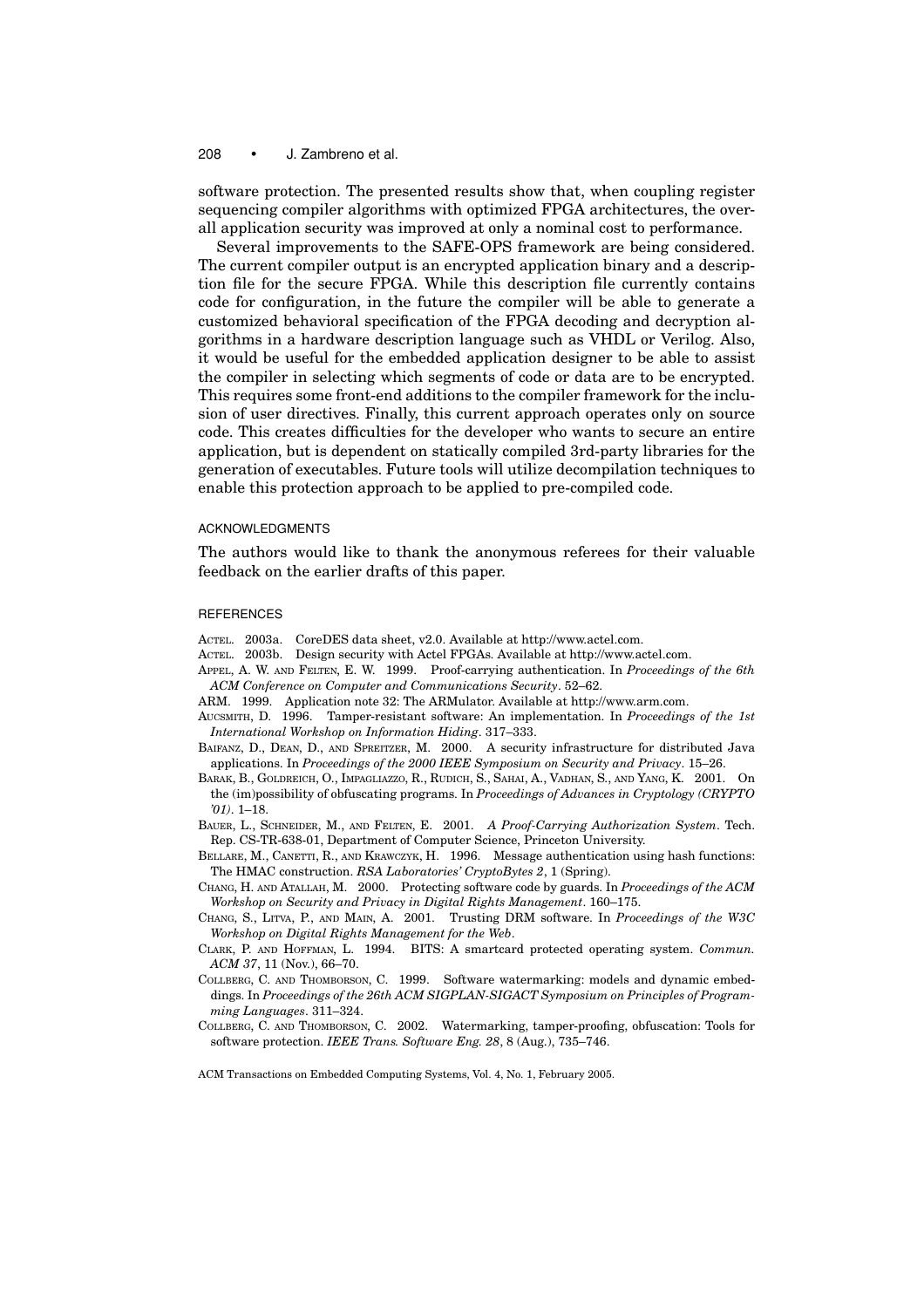- COLLBERG, C., THOMBORSON, C., AND LOW, D. 1997. *A Taxonomy of Obfuscating Transformations*. Tech. Rep. 148, Department of Computer Science, The University of Auckland.
- COLLBERG, C., THOMBORSON, C., AND LOW, D. 1998. Breaking abstractions and unstructuring data structures. In *Proceedings of the IEEE International Conference on Computer Languages*. 28– 38.
- COMPUTER SECURITY INSTITUTE AND FEDERAL BUREAU OF INVESTIGATION. 2002. CSI/FBI 2002 computer crime and security survey. Available at http://www.gocsi.com.
- DAEMAN, J. AND RIJMEN, V. 2000. The block cipher Rijndael. In *Smart Card Research and Applications*, J.-J. Quisquater and B. Schneier, Eds. Lecture Notes in Computer Science, vol. 1820. Springer-Verlag, Berlin, 288–296.
- DALLAS SEMICONDUCTOR. 1999. Features, advantages, and benefits of button-based security. Available at http://www.ibutton.com.
- DANDALIS, A., PRASANNA, V., AND ROLIM, J. 2000. An adaptive cryptographic engine for IPSec architectures. In *Proceedings of the IEEE Symposium on Field-Programmable Custom Computing Machines*. 132–144.
- FISHER, M. 2000. Protecting binary executables. *Embedded Syst. Program. 13*, 2 (Feb.).
- GOBIOFF, H., SMITH, S., TYGAR, D., AND YEE, B. 1996. Smart cards in hostile environments. In *Proceedings of the 2nd USENIX Workshop on Electronic Commerce*. 23–28.
- GUTHAUS, M. R., RINGENBERG, J. S., ERNST, D., AUSTIN, T. M., MUDGE, T., AND BROWN, R. B. 2001. MiBench: A free, commercially representative embedded benchmark suite. In *Proceedings of the 4th IEEE Annual Workshop on Workload Characterization*. 3–14.
- HOFFMANN, A., MEYR, H., AND LEUPERS, R. 2002. *Architecture Exploration for Embedded Processors Using LISA*. Kluwer Academic Publishers, Boston, MA.
- HORNE, B., MATHESON, L., SHEEHAN, C., AND TARJAN, R. 2001. Dynamic self-checking techniques for improved tamper resistance. In *ACM Workshop on Security and Privacy in Digital Rights Management*. 141–159.
- IBM. 2002. Secure systems and smart cards. Available at http://www.research.ibm.com/secure systems.
- ITOI, N. 2000. *Secure Coprocessor Integration with Kerberos* V5. Tech. Rep. RC-21797.
- JOHNSON, N. AND KATZENBEISSER, S. 1999. *A Survey of Steganographic Techniques*. Artech House, Boston, MA.
- KAPS, J.-P. AND PAAR, C. 1998. Fast DES implementations for FPGAs and its application to a universal keysearch machine. In *Proceedings of the 5th Annual Workshop on Selected Areas in Cryptography*. 234–247.
- KOCHER, P. 1995. Cryptanalysis of Diffie-Hellman, RSA, DSS and other systems using timing attacks. Extended abstract.
- KOMMERLING, O. AND KUHN, M. 1999. Design principles for tamper-resistant smartcard processors. In *Proceedings of the USENIX Workshop on Smartcard Technology*. 9–20.
- LEE, C., POTKONJAK, M., AND MANGIONE-SMITH, W. H. 1997. MediaBench: A tool for evaluating and synthesizing multimedia and communications systems. In *Proceedings of 30th Annual International Symposium on Microarchitecture*. 330–335.
- LIE, D., THEKKATH, C., MITCHELL, M., LINCOLN, P., BONEH, D., MITCHELL, J., AND HOROWITZ, M. 2000. Architectural support for copy and tamper resistant software. In *Proceedings of the 9th International Conference on Architectural Support for Programming Languages and Operating Systems*. 168–177.
- MENTOR GRAPHICS. 2002. Modelsim SE simulation and verification datasheet. Available at http:// www.mentor.com.
- NECULA, G. 1997. Proof-carrying code. In *Proceedings of the 24th ACM SIGPLAN-SIGACT Symposium on Principles of Programming Languages*. 106–119.
- NECULA, G. 2003. Web page http://www.cs.berkeley.edu/ñekula.
- NECULA, G. AND LEE, P. 1996. Safe kernel extensions without run-time checking. In *Proceedings of the 2nd USENIX Symposium on OS Design and Implementation*. 229–243.
- NEVE, A., FLANDRE, D., AND QUISQUATER, J.-J. 1999. Feasibility of smart cards in Silicon-oninsulator (SOI) technology. In *Proceedings of the USENIX Workshop on Smartcard Technology*.
- PRASANNA, V. AND DANDALIS, A. 2000. FPGA-based cryptography for internet security. In *Online Symposium for Electronic Engineers*.